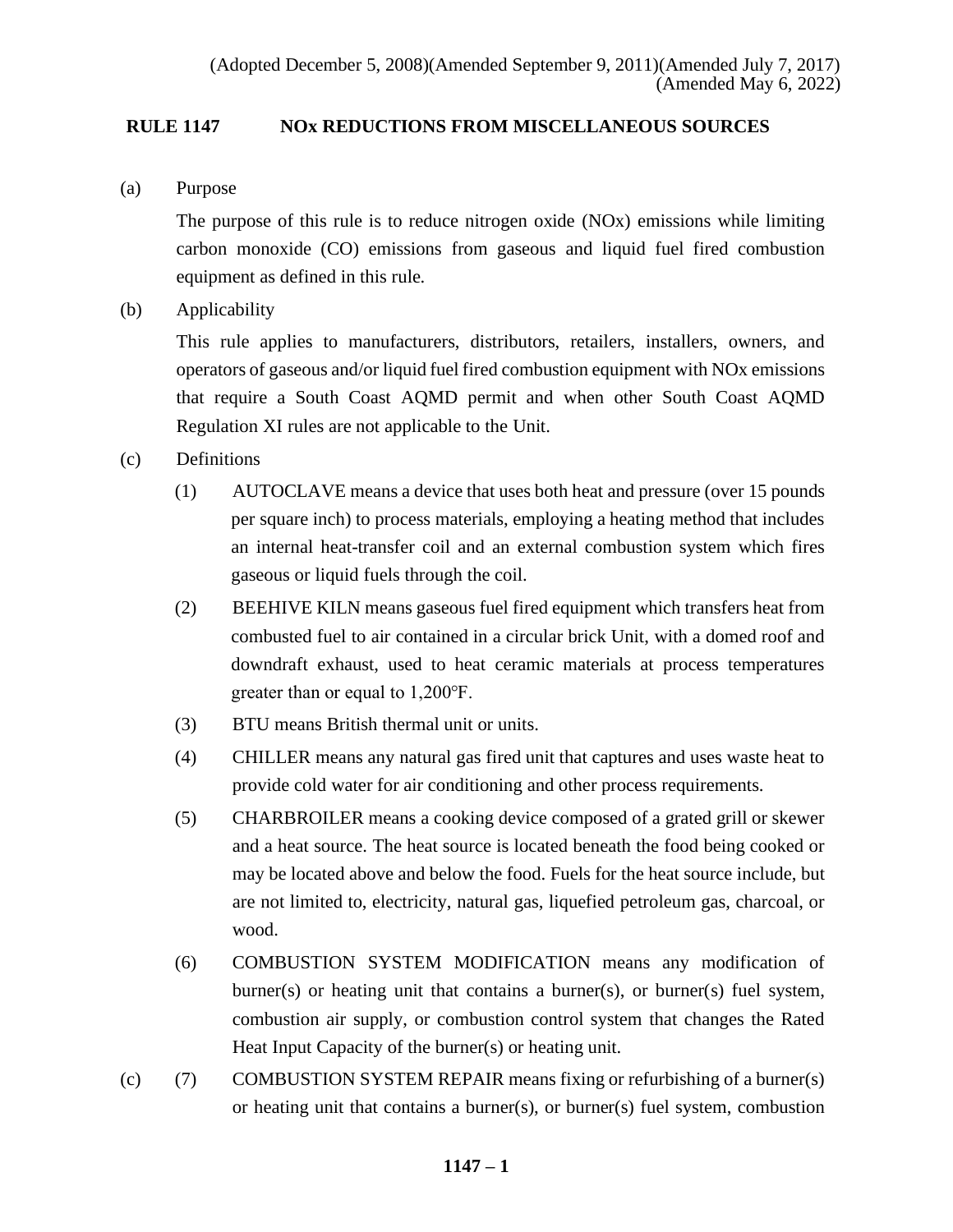air supply, or combustion control system that does not result in a Combustion System Modification or Combustion System Replacement.

- (8) COMBUSTION SYSTEM REPLACMENT means the substituting of a burner(s) or a heating unit that includes a burner(s).
- (9) CONTINUOUS EMISSIONS MONITORING SYSTEM (CEMS) means the total combined equipment and systems required to continuously determine air contaminants and diluent gas concentrations and/or a mass emission rate of a source effluent (as applicable). The CEMS consists of three major subsystems: sampling interface, analyzer and data acquisition system.
- (10) DECOMMISSION means to permanently shut down a Unit by removing the fuel, air, electricity, or other utility source connected to it and to inactivate the Unit's applicable South Coast AQMD permit.
- (11) FOOD OVEN means an oven, cooker, dryer, roaster, or other fuel-fired unit, excluding fryer, used to heat, cook, dry, roast, or prepare food, food products, or products used for making beverages for human consumption.
- (12) FORMER RECLAIM FACILITY means a facility, or any of its successors, that was in the Regional Clean Air Incentives Market program as of January 5, 2018, as established in Regulation XX, that has received a final determination notification, and is no longer in the RECLAIM program.
- (13) HEATER means any combustion equipment that is fired with gaseous and/or liquid fuels and which transfers heat from combusted fuel to materials or air contained in the unit or in an adjoining cabinet, container or structure. Heater does not include any boiler or Process Heater designed to transfer heat to water or process streams that is subject to any NOx emission limits of South Coast AQMD Rules 1109, 1146, 1146.1 or 1146.2, and does not include any internal combustion engine, Turbine, Autoclave, or Tunnel Kiln.
- (14) HEAT INPUT means the chemical heat released due to assumed complete combustion of fuel in a unit, using the higher heating value of the fuel. This does not include the sensible heat of incoming combustion air.
- (15) HEAT OUTPUT means the enthalpy of the working fluid output of the unit.
- (16) INFRARED BURNER means a burner with:
- (c) (16) (A) Ceramic, metal fiber, sintered metal, or perforated metal flame-holding surface;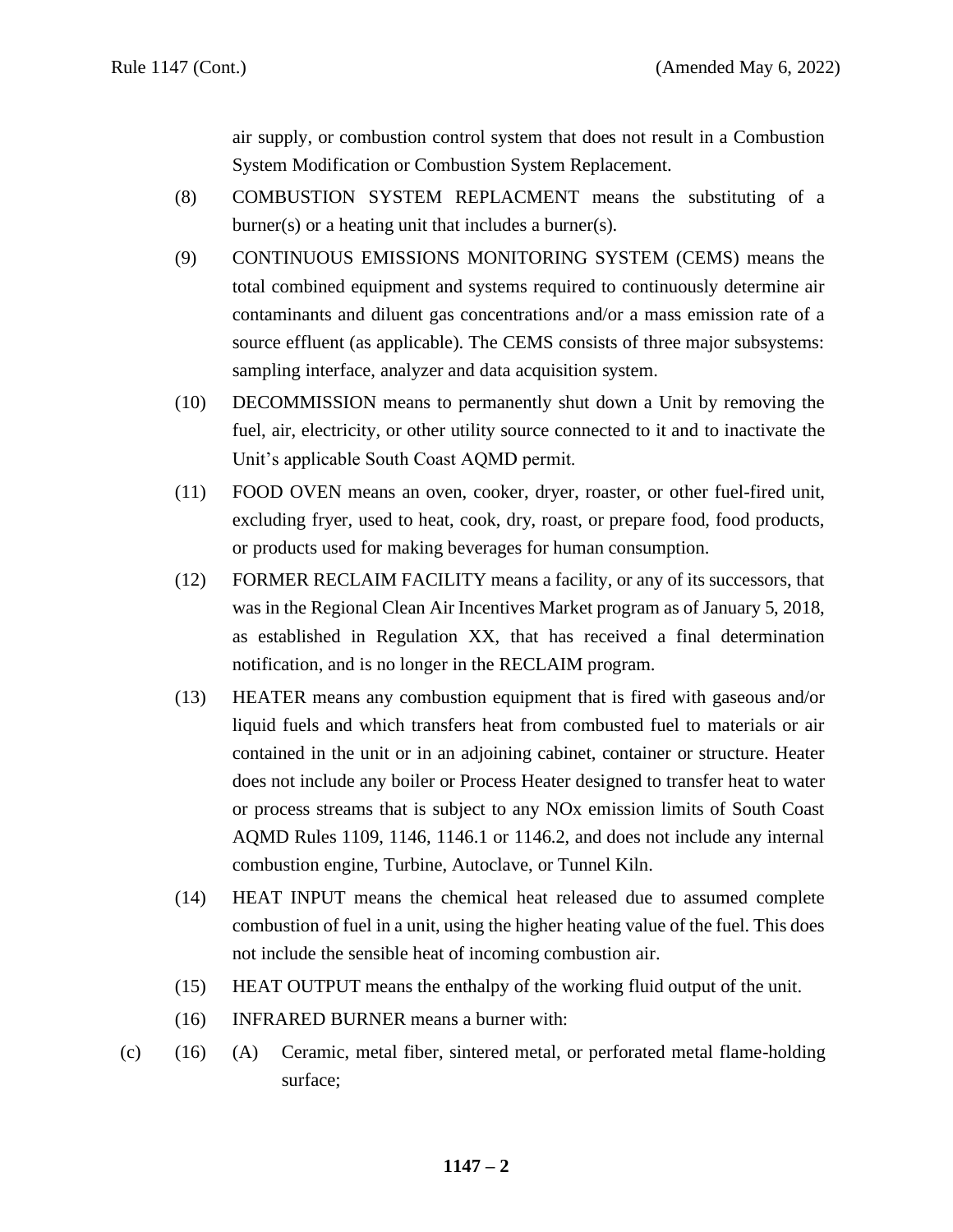- (B) More than 50% of the heat output as infrared radiation and that is operated in a manner where the zone including and above the flame-holding surface is red and does not produce observable blue or yellow flames in excess of  $\frac{1}{2}$  inch (13 mm) in length; and
- (C) A Rated Heat Input Capacity per square foot of flame holding surface of 100,000 BTU per hour or less.
- (17) IN-USE UNIT means a UNIT that was demonstrated to the Executive Officer to be in operation at the current location prior to May 6, 2022. A Unit with a South Coast AQMD permit application deemed complete prior to May 6, 2022 but has not yet been installed is considered an In-Use Unit.
- (18) MAKE-UP AIR HEATER means a Unit used to heat incoming air in order to maintain the temperature of a spray booth, container, room or other enclosed space and to provide breathable air for a person who may be present during operation.
- (19) MINIMUM OPERATING TEMPERATURE means the minimum operating temperature specified by the manufacturer, unless otherwise defined in the South Coast AQMD permit.
- (20) NEW UNIT means a Unit that is installed, relocated, or replaced after May 6, 2022.
- (21) NON-RECLAIM FACILITY means a facility, or any of its successors, that was not in the Regional Clean Air Incentives Market (RECLAIM) program as of January 5, 2018, as established in Regulation XX.
- (22) NOx EMISSIONS means the sum of nitrogen oxide and nitrogen dioxide in the flue gas, collectively expressed as nitrogen dioxide.
- (23) PROCESS HEATER means any equipment that is fired with gaseous and/or liquid fuels and which transfers heat from combusted fuel to water or process streams. Process Heater does not include any fryer or any furnace, kiln or oven used for melting, heat treating, annealing, drying, curing, baking, cooking, calcining, or vitrifying; any heated tank; or any unfired waste heat recovery heater that is used to recover sensible heat from the exhaust of any combustion equipment.
- (c) (24) PROTOCOL means a test protocol for determining compliance with emission limits for applicable equipment.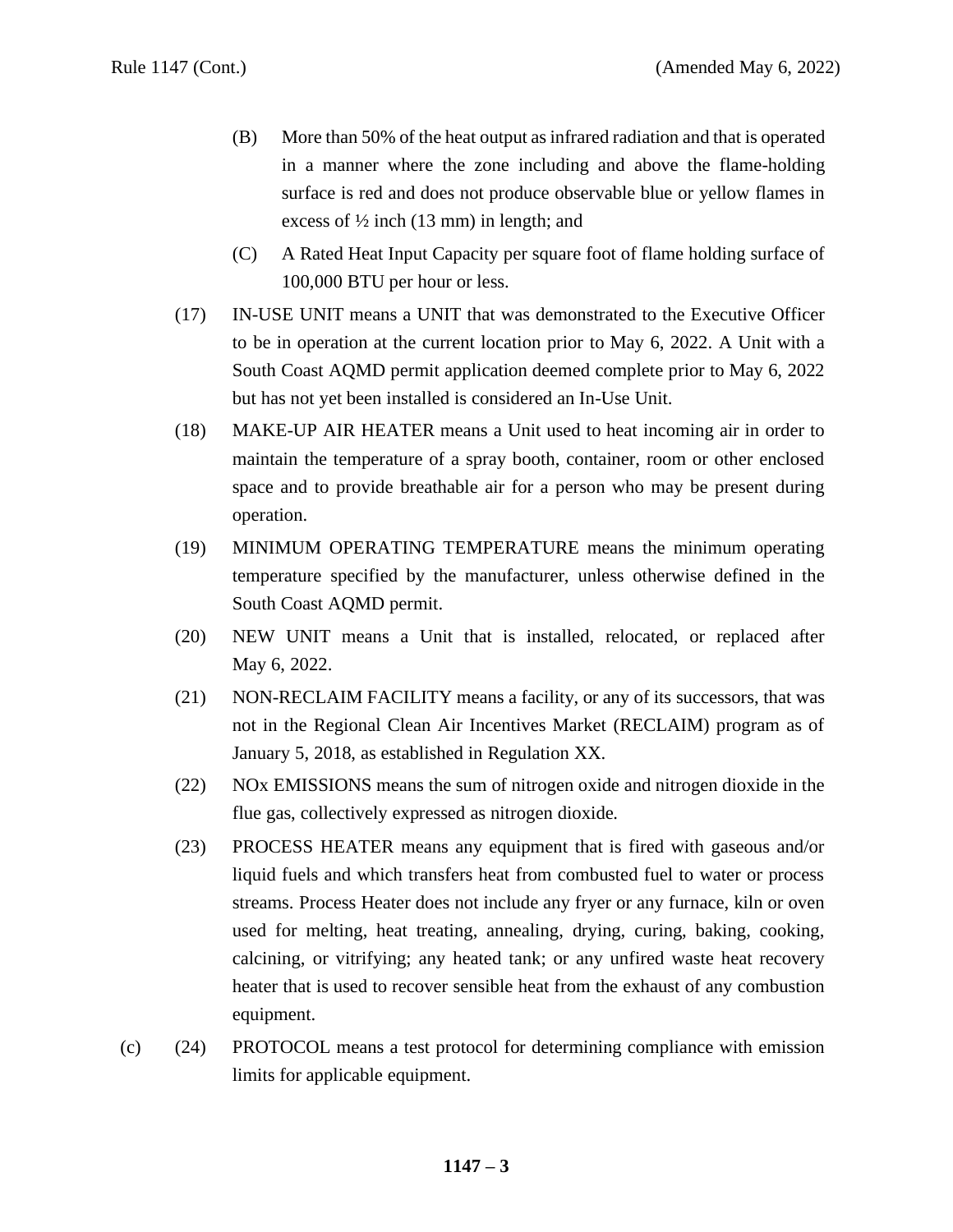- (25) RATED HEAT INPUT CAPACITY means the Heat Input of the combustion Unit specified on a permanent rating plate attached by the manufacturer to the device. If the Unit has been altered or modified, the new Rated Heat Input Capacity as specified in subparagraph  $(i)(2)(A)$  shall be considered as the Rated Heat Input Capacity.
- (26) RELOCATION means removal of an existing source from one parcel of land in the jurisdiction of the South Coast AQMD and installation on another parcel of land where the two parcels are not in actual physical contact and are not separated solely by a public roadway or other public right-of-way.
- (27) RECLAIM FACILITY means a facility, or any of its successors, that was in the Regional Clean Air Incentives Market program as of January 5, 2018, as established in Regulation XX.
- (28) REMEDIATION UNIT means a device used to capture or incinerate air toxics, volatile organic compounds (VOCs) or other combustible vapors extracted from soil or water.
- (29) RESPONSIBLE OFFICIAL means:
	- (A) For a corporation: a president or vice-president of the corporation in charge of a principal business function or a duly authorized person who performs similar policy-making functions for the corporation; or
	- (B) For a partnership or sole proprietorship: general partner or proprietor, respectively.
	- (C) For a government agency: a duly authorized person.
- (30) SHUTDOWN is as defined in Rule 429 Startup and Shutdown Exemption Provisions for Oxides of Nitrogen.
- (31) STARTUP is as defined in Rule 429 Startup and Shutdown Exemption Provisions for Oxides of Nitrogen.
- (32) TENTER FRAME DRYER is a cloth dryer that holds the edges of the material as it is dried in order to control shrinkage.
- (33) TUNNEL KILN means any gaseous fired equipment which transfers heat from combusted fuel to air contained in the Unit with exhaust moisture content above 30 percent using a continuous moving conveyor or vehicle.
- (c) (34) TURBINE means any turbine that is gaseous and/or liquid fueled with or without power augmentation. This turbine is either attached to a foundation at a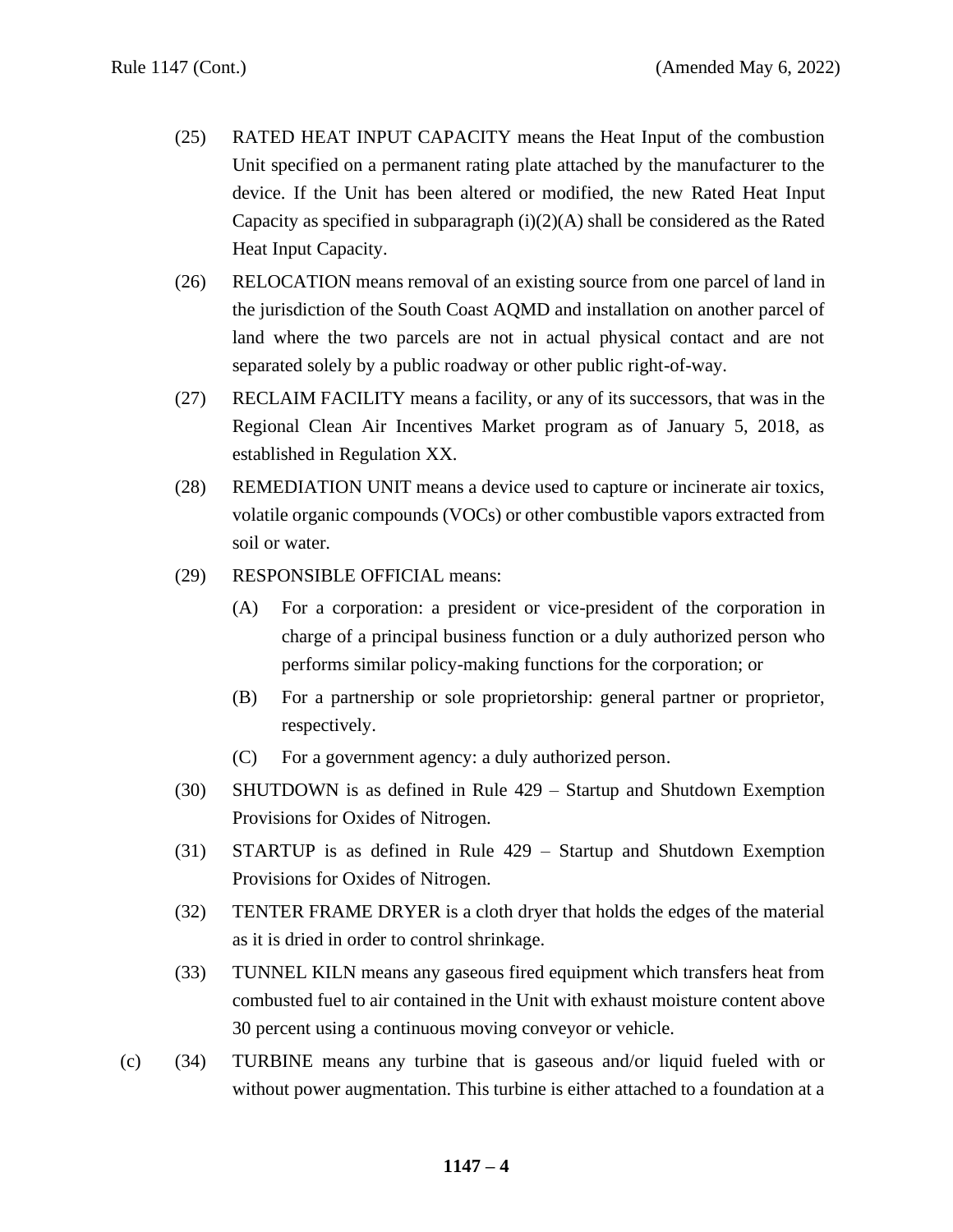facility or is portable equipment that will reside at the same facility for more than 12 consecutive months. Two or more turbines powering one shaft shall be treated as one turbine.

- (35) UNIT means any combustion equipment with NOx emissions that require a South Coast AQMD permit, and other South Coast AQMD Regulation XI rules are not applicable to the Unit. Basic equipment with integrated control is considered a single Unit.
- (36) VAPOR INCINERATOR means a furnace, afterburner, or other device for burning and destroying air toxics, VOCs or other combustible vapors in gas or aerosol form in gas streams.
- (d) Requirements
	- (1) Until an owner or operator is required to meet the NOx and CO emission limits in Table 2 by the applicable schedule in subdivision (e), the owner or operator shall not operate a Unit that exceeds a NOx emission limit:
		- (A) In Table 1 at a Non-RECLAIM Facility as demonstrated by a source test pursuant to subdivision (h); or
		- (B) Of 102 ppmv, corrected to 3% oxygen, dry, or existing NOx emission limit, whichever is lower, and as demonstrated by a source test pursuant to subdivision (h), for any Unit at a RECLAIM Facility upon the date of becoming a Former RECLAIM Facility.
	- (2) An owner or operator of a Unit without an existing permit condition(s) that limits emission to a level not to exceed the applicable NOx limits in Table 1 shall meet the applicable NOx and CO limits in Table 2, as demonstrated by a source test pursuant to subdivision (h), by the schedule specified in paragraph  $(e)(1)$ .
	- (3) Until an owner or operator is required to comply with the emission limits of Table 2 specified in the implementation schedule in paragraph  $(e)(2)$ , an owner or operator of a Unit that meets NOx and CO emission limits of Table 1 as of May 6, 2022 shall:
		- (A) Operate the Unit in compliance with the permit if it has an existing permit condition that meets the NOx emission limits in Table 1; or
- (d) (3) (B) For a Unit that does not have an existing permit condition that meets the NOx emission limits in Table 1, as of May 6, 2022,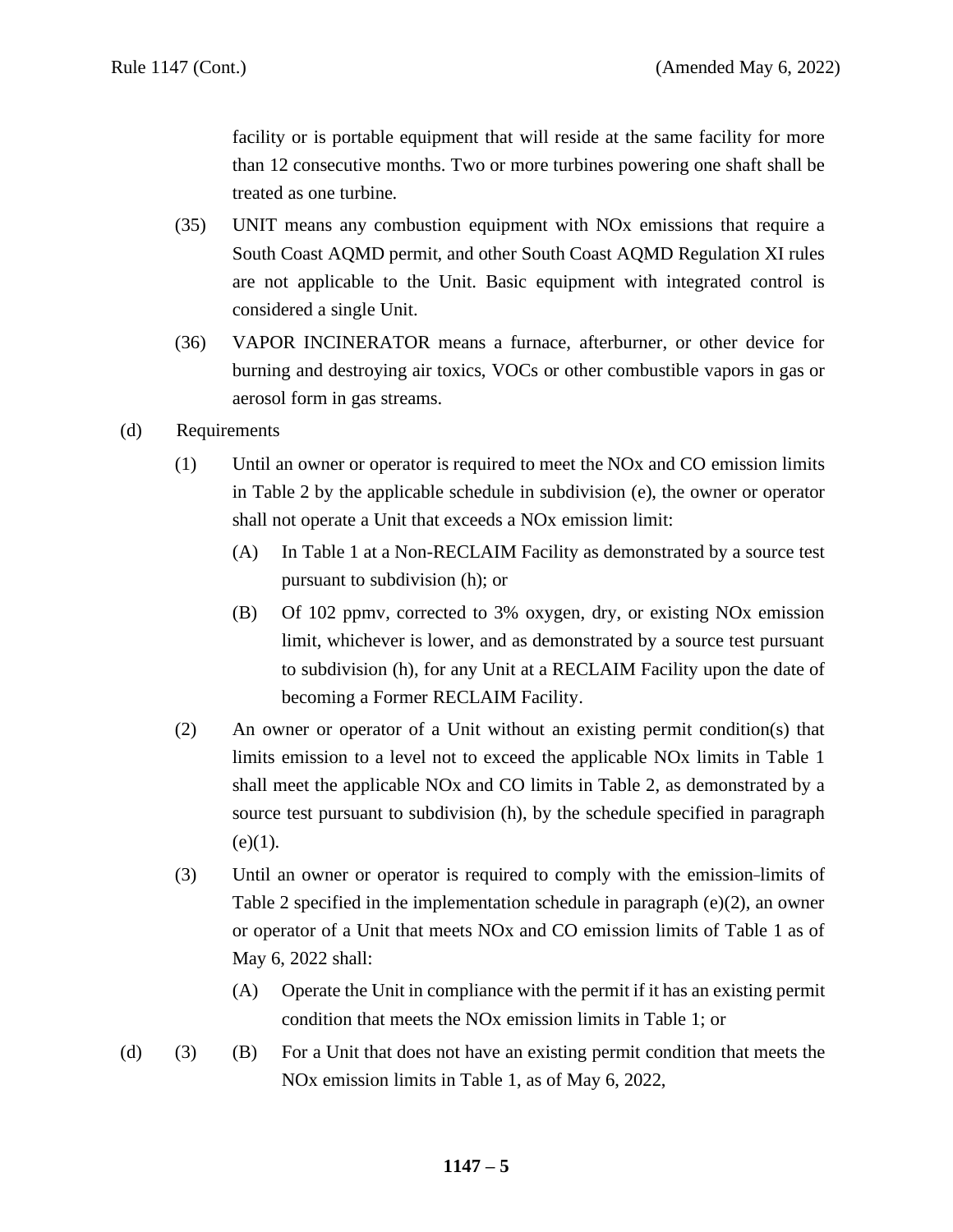- (i) Submit a permit application by June 1, 2022 to add a permit condition to the Permit to Operate that requires compliance with the NOx and CO emission limits in Table 1; and
- (ii) Demonstrate compliance with the NOx and CO emission limits in Table 1 by a source test conducted pursuant to subdivision (h) in accordance to the schedule in paragraph (h)(13).
- (4) In lieu of complying with the emission limits of Table 2 pursuant to paragraphs  $(d)(2)$  or  $(d)(3)$ , an owner or operator of a Unit may elect to Decomission the Unit pursuant to paragraph (e)(4).
- (5) An owner or operator of an In-Use Unit shall not operate a Unit that exceeds the applicable NOx and CO emission limits in Table 2 on and after the applicable date specified in subdivision (e).
- (6) An owner or operator of a New Unit shall not operate a New Unit that exceeds the applicable NOx and CO emission limits in Table 2.
- (7) In lieu of complying with the requirements of paragraphs  $(d)(1)$  through  $(d)(6)$ , an owner or operator of a Unit may elect to comply with the following, whichever is lower:
	- (A) NOx emissions less than one pound per day averaged over a calendar month pursuant to subdivision (g) and maintain records pursuant to subdivision (j); or
	- (B) Any new or existing permit limit of less than one pound of NOx per day.
- (8) An owner or operator of a Unit electing to comply with paragraph  $(d)(7)$  that fails to demonstrate compliance with paragraph (d)(7) shall:
	- (A) Submit a permit application to meet the emission limits in Table 2 within 180 days of the failure to demonstrate compliance paragraph (d)(7); and
	- (B) Meet the emission limits in Table 2 no later than:
		- (i) 12 months after a permit is issued; or
		- (ii) The expiration date of the permit, if any extension of time has been approved in writing pursuant to Rule 205.
- (9) An owner or operator of an in-use distillate fuel-fired Turbine permitted prior to May 6, 2022 subject to emission limits of Table 1 shall: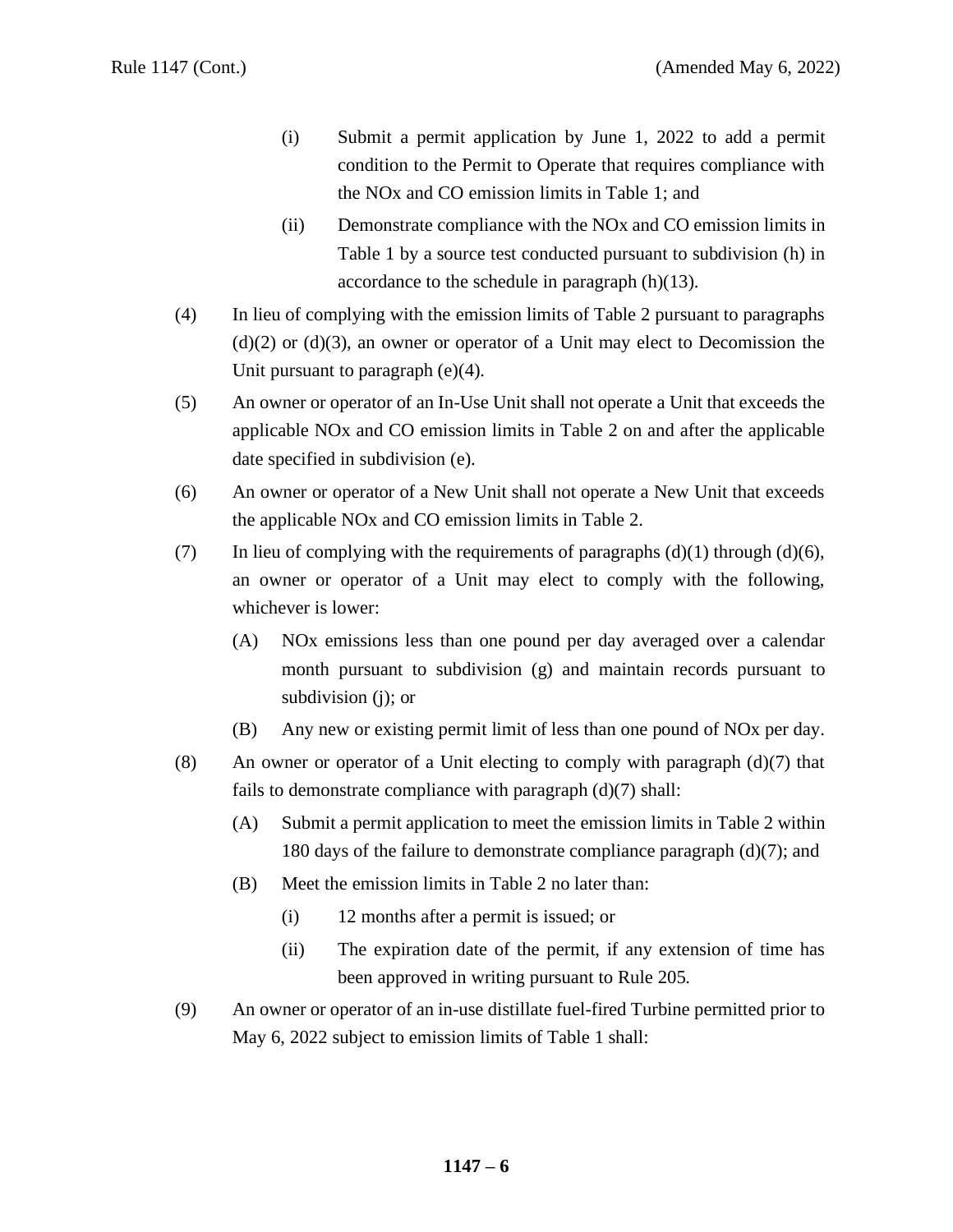- (d) (9) (A) Submit a permit application by July 1, 2023 to add a permit condition to the Permit to Operate that requires compliance with an annual fuel throughput of less than or equal to 13,800 gallons/year; and
	- (B) Not operate the Unit in excess of an annual fuel throughput of less than or equal to 13,800 gallons/year.

| <b>Equipment Categories</b>                                                                                               | <b>Process</b>                                  | <b>Emission Limits<sup>1</sup></b><br>(ppmv corrected to 3% $O_2$ , dry |                 |  |
|---------------------------------------------------------------------------------------------------------------------------|-------------------------------------------------|-------------------------------------------------------------------------|-----------------|--|
|                                                                                                                           | <b>Temperature</b>                              | unless otherwise specified)                                             |                 |  |
|                                                                                                                           |                                                 | <b>NOx Limit</b>                                                        | <b>CO Limit</b> |  |
|                                                                                                                           | <b>Gaseous Fuel-Fired Equipment<sup>2</sup></b> |                                                                         |                 |  |
| Afterburner, Degassing Unit, Thermal                                                                                      |                                                 |                                                                         |                 |  |
| Oxidizer, Catalytic Oxidizer or Vapor                                                                                     | All                                             | 60 ppmv or 0.073<br>lb/MMBtu                                            |                 |  |
| Incinerator                                                                                                               |                                                 |                                                                         |                 |  |
| <b>Remediation Unit</b>                                                                                                   | All                                             | 60 ppmv or 0.073                                                        |                 |  |
|                                                                                                                           |                                                 | lb/MMBtu                                                                |                 |  |
| Burn-off Furnace, Burnout Oven, Incinerator                                                                               |                                                 | 60 ppmv or 0.073                                                        |                 |  |
| or Crematory with or without Integrated<br>Afterburner                                                                    | All                                             | lb/MMBtu                                                                |                 |  |
| Evaporator, Fryer, Heated Process Tank, or<br>Parts Washer                                                                | All                                             | 60 ppmv or 0.073<br>lb/MMBtu                                            |                 |  |
| Oven, Dehydrator, Dryer, Heater, Kiln,                                                                                    | $< 1,200$ °F                                    | 30 ppmv or 0.036<br>lb/MMBtu                                            | $1,000$ ppm $v$ |  |
| Calciner, Cooker, Roaster, Furnace, or Heated<br><b>Storage Tank</b>                                                      | $\geq$ 1,200°F                                  | 60 ppmv or 0.073<br>lb/MMBtu                                            |                 |  |
| Make-Up Air Heater or other Air Heater<br>located outside of building with temperature<br>controlled zone inside building | All                                             | 30 ppmv or 0.036<br>lb/MMBtu                                            |                 |  |
| Tenter Frame or Fabric or Carpet Dryer                                                                                    | All                                             | 30 ppmv or 0.036<br>lb/MMBtu                                            |                 |  |

# **Table 1 – NOx and CO Emission Limits for In-Use Units**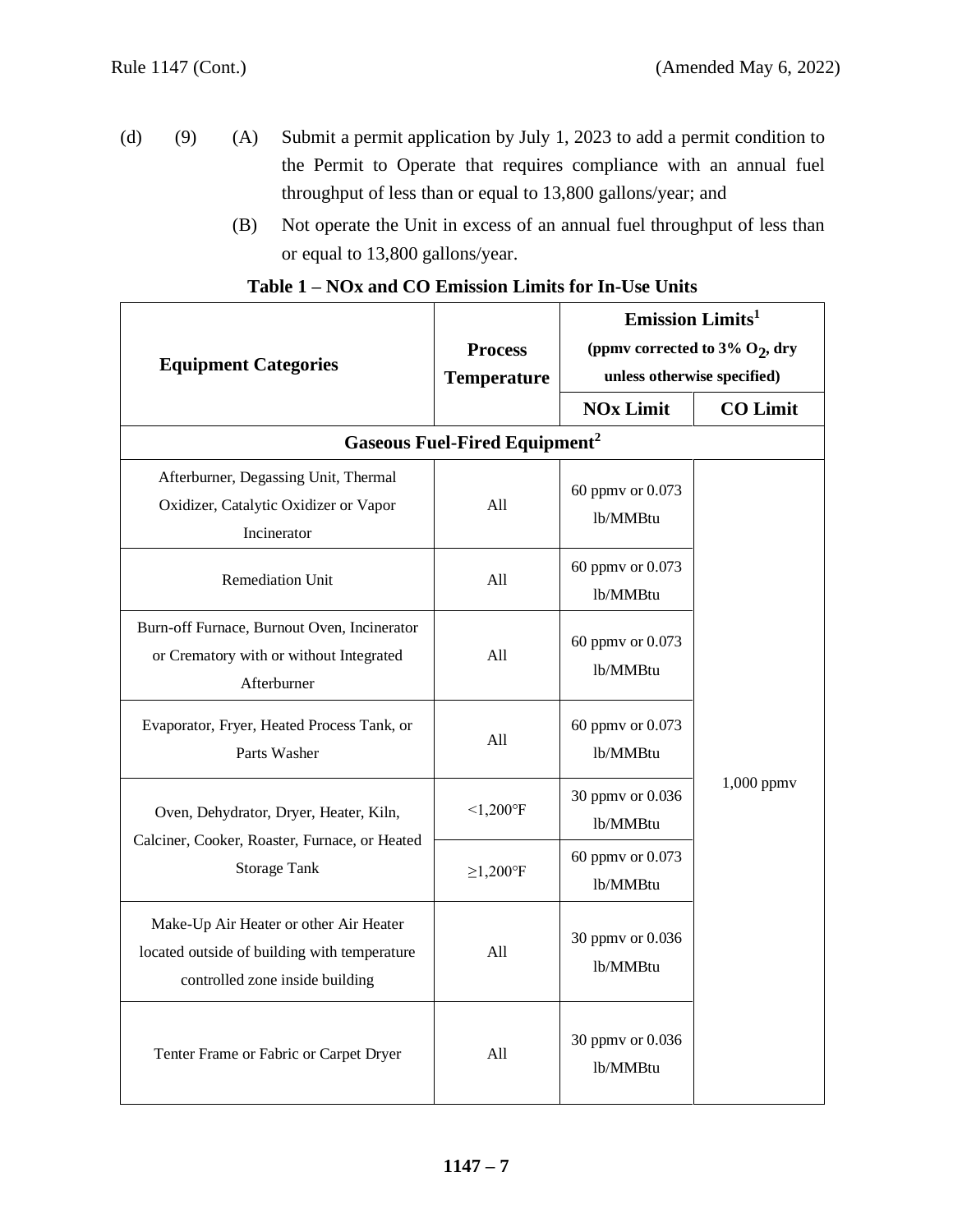| <b>Gaseous Fuel-Fired Equipment<sup>2</sup></b>                           |                          |                                |                 |  |
|---------------------------------------------------------------------------|--------------------------|--------------------------------|-----------------|--|
|                                                                           | $< 1,200$ °F             | 30 ppmy or<br>$0.036$ lb/MMBtu | $1,000$ ppm $v$ |  |
| Other Unit or Process Temperature                                         | $\geq$ 1,200°F           | 60 ppmy or<br>$0.073$ lb/MMBtu |                 |  |
| <b>Liquid Fuel-Fired Equipment</b>                                        |                          |                                |                 |  |
| Turbine $\leq 0.3$ MW <sup>3</sup><br>(in-use distillate fuel $< 0.3$ MW) | All                      | 77 ppmy or<br>$0.285$ lb/MMBtu |                 |  |
| All liquid fuel-fired Units <sup>3</sup>                                  | $< 1,200$ <sup>o</sup> F | 40 ppmy or<br>0.053 lb/MMBtu   | $1,000$ ppm $v$ |  |
|                                                                           | $\geq$ 1,200°F           | 60 ppmy or<br>$0.073$ lb/MMBtu |                 |  |

1. Emission limit for Tunnel Kiln(s) equipped with certified NOx CEMS is demonstrated pursuant to paragraph (h)(15), emission limit for all other Unit(s) is demonstrated pursuant to paragraph (h)(1).

- 2. Emission limit applies to burners in Unit fueled by 100% natural gas that are used to incinerate air toxics, VOCs, or other vapors; or to heat a Unit. The emission limit applies solely when burning 100% gaseous fuel and not when the burner is incinerating air toxics, VOCs, or other vapors. The Unit shall be tested or certified to meet the emission limit while fueled with natural gas.
- 3. Emission limits in ppmv for Turbines are corrected to  $15\%$   $O_2$ , dry basis.

| <b>Equipment Categories</b>                                                                           | <b>Process</b><br><b>Temperature</b>            | <b>Emission Limits</b> <sup>1</sup><br>(ppmv corrected to 3% $O_2$ , dry<br>unless otherwise specified) |                 |
|-------------------------------------------------------------------------------------------------------|-------------------------------------------------|---------------------------------------------------------------------------------------------------------|-----------------|
|                                                                                                       |                                                 | <b>NOx Limit</b>                                                                                        | <b>CO Limit</b> |
|                                                                                                       | <b>Gaseous Fuel-Fired Equipment<sup>2</sup></b> |                                                                                                         |                 |
| Afterburner, Degassing Unit, Thermal<br>Oxidizer, Catalytic Oxidizer or Vapor<br>Incinerator          | All                                             | 20 ppmy or<br>$0.024$ lb/MMBtu                                                                          |                 |
| <b>Remediation Unit</b>                                                                               | All                                             | 60 ppmv or 0.073<br>lb/MMBtu                                                                            | $1,000$ ppm $v$ |
| Burn-off Furnace, Burnout Oven, Incinerator<br>or Crematory with or without Integrated<br>Afterburner | All                                             | 30 ppmy or 0.036<br>lb/MMBtu                                                                            |                 |

**Table 2 – NOx and CO Emission Limits**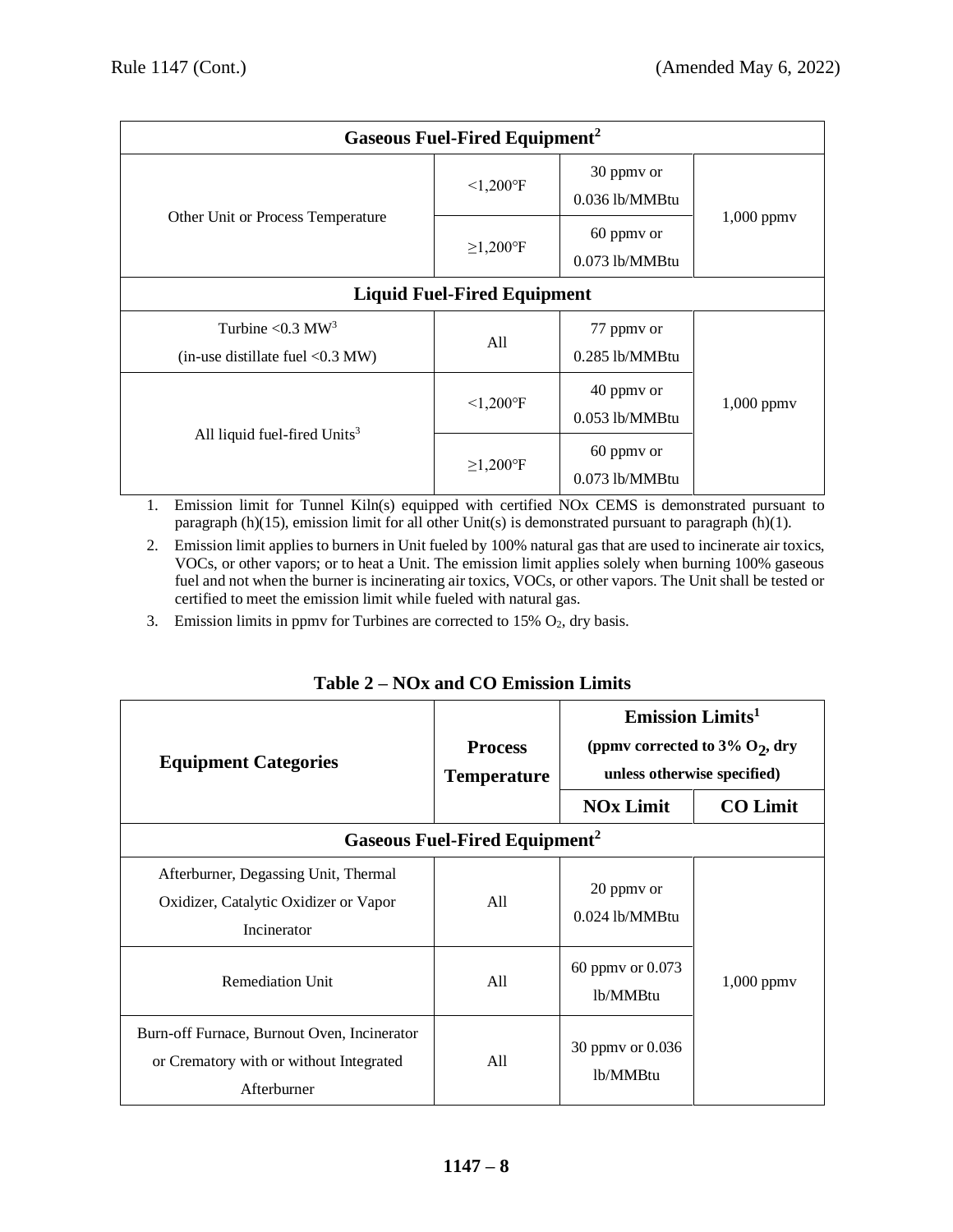| <b>Gaseous Fuel-Fired Equipment<sup>2</sup></b>                                                                           |                |                              |            |  |
|---------------------------------------------------------------------------------------------------------------------------|----------------|------------------------------|------------|--|
| Evaporator, Fryer, Heated Process Tank, or<br>Parts Washer                                                                | All            | 60 ppmv or 0.073<br>lb/MMBtu |            |  |
| Oven, Dehydrator, Dryer, Heater, Kiln,                                                                                    | $< 1,200$ °F   | 20 ppmv or 0.024<br>lb/MMBtu |            |  |
| Calciner, Cooker, Roaster, Furnace, or Heated<br><b>Storage Tank</b>                                                      | $\geq$ 1,200°F | 30 ppmv or 0.036<br>lb/MMBtu |            |  |
| Make-Up Air Heater or other Air Heater<br>located outside of building with temperature<br>controlled zone inside building | All            | 30 ppmv or 0.036<br>lb/MMBtu |            |  |
| Tenter Frame or Fabric or Carpet Dryer                                                                                    | All            | 20 ppmv or 0.024<br>lb/MMBtu |            |  |
| Autoclave                                                                                                                 | All            | 30 ppmv or 0.036<br>lb/MMBtu | 1,000 ppmv |  |
|                                                                                                                           | $< 1,200$ °F   | 30 ppmv or 0.036<br>lb/MMBtu |            |  |
| Tunnel Kiln or Beehive Kiln                                                                                               | $\geq$ 1,200°F | 60 ppmv or 0.073<br>lb/MMBtu |            |  |
| Chiller (Absorption or Adsorption)                                                                                        | All            | 20 ppmv or 0.024<br>lb/MMBtu |            |  |
| Turbine < $0.3$ MW <sup>3</sup>                                                                                           | All            | 9 ppmv or 0.033<br>lb/MMBtu  |            |  |
| Rotary Dryer                                                                                                              | All            | 30 ppmv or 0.036<br>lb/MMBtu |            |  |
|                                                                                                                           | $< 1,200$ °F   | 30 ppmv or 0.036<br>lb/MMBtu |            |  |
| Other Unit or Process Temperature                                                                                         | $\geq$ 1,200°F | 60 ppmv or 0.073<br>lb/MMBtu |            |  |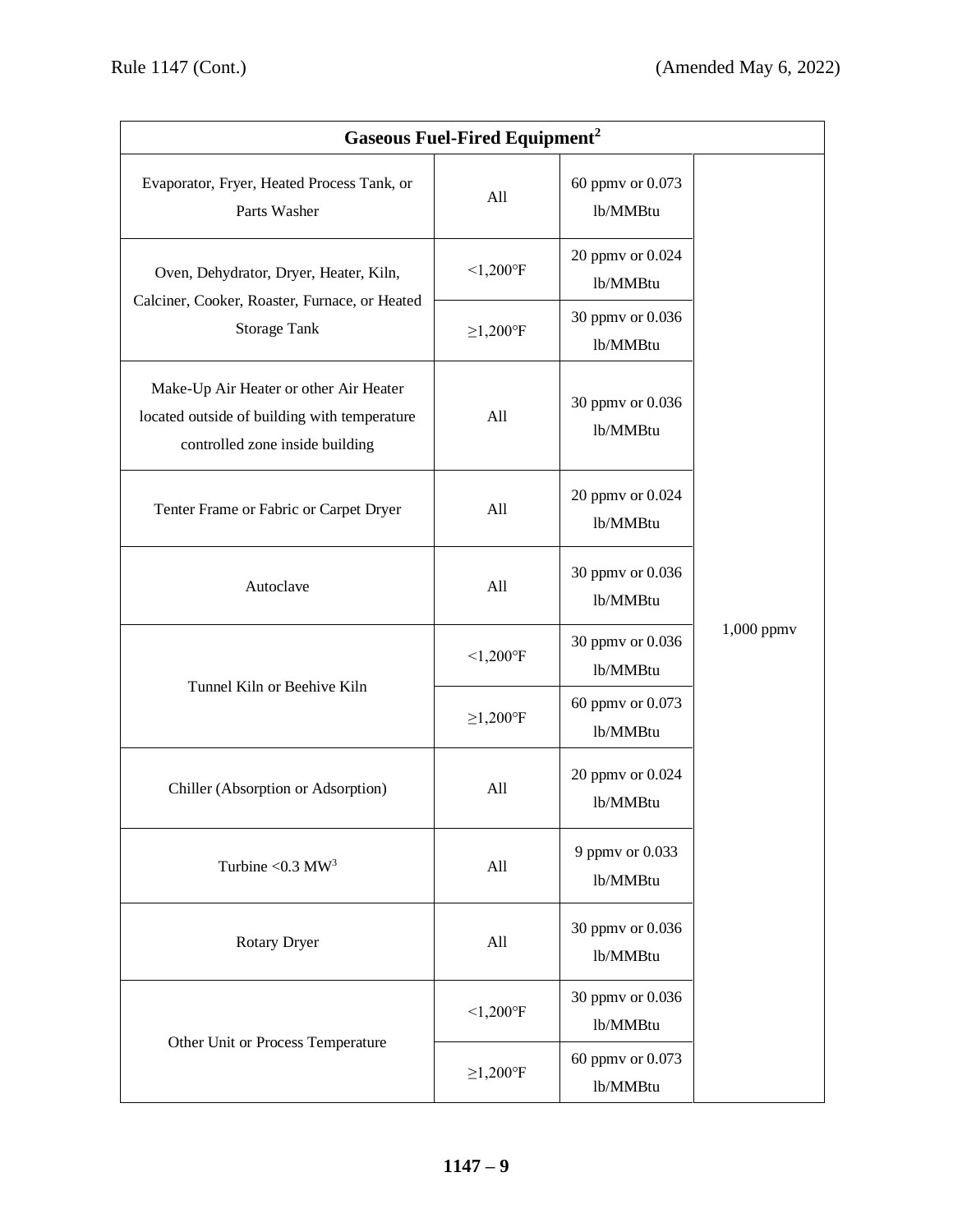| <b>Liquid Fuel-Fired Equipment</b>       |                          |                               |                 |  |
|------------------------------------------|--------------------------|-------------------------------|-----------------|--|
| All liquid fuel-fired Units <sup>3</sup> | $< 1,200$ <sup>o</sup> F | 40 ppmy or 0.053<br>lb/ MMBtu |                 |  |
|                                          | $\geq$ 1,200°F           | 60 ppmy or 0.073<br>lb/ MMBtu | $1,000$ ppm $v$ |  |

- 1. Emission limit for Tunnel Kiln(s) equipped with certified NOx CEMS is demonstrated pursuant to paragraph (h)(15), emission limit for all other Unit(s) is demonstrated pursuant to paragraph (h)(1).
- 2. Emission limit applies to burners in Units fueled by 100% natural gas that are used to incinerate air toxics, VOCs, or other vapors; or to heat a Unit. The emission limit applies solely when burning 100% gaseous fuel and not when the burner is incinerating air toxics, VOCs, or other vapors. The Unit shall be tested or certified to meet the emission limit while fueled with natural gas.
- 3. Emission limits in ppmv for Turbines are corrected to 15%  $O_2$ , dry basis.
- (d) (10) An owner or operator of a Unit shall perform combustion system maintenance pursuant to subdivision (l) and maintain records pursuant to subdivision (j).
	- (11) Compliance by Certification

For a Unit that does not allow adjustment of the fuel and combustion air for the combustion system, and upon approval by the Executive Officer at the time of permit issuance, an owner or operator may demonstrate compliance with the emission limit of subdivision (d) and demonstration requirement of subdivision (h) by:

- (A) Certification granted to the manufacturer pursuant to subdivision (k) for any model of equipment sold for use in the South Coast AQMD; and
- (B) Any Unit certified pursuant to subdivision (k) shall be deemed in compliance with the applicable emission limit in Table 1 or Table 2 and demonstration requirement of subdivision (h), unless a South Coast AQMD approved source test shows non-compliance.
- (e) Compliance Schedule
	- (1) An owner or operator of a Unit that is required to meet the NOx and CO emission limits in Table 2 pursuant to paragraph (d)(2) shall:
		- (A) Submit a permit application for each Unit to limit the NOx and CO emissions to a level not to exceed the emission limits in Table 2:
			- (i) On or before July 1, 2023 for any Unit where the burner age is 12 years or older, as determined pursuant to subdivision (f), as of January 1, 2023; or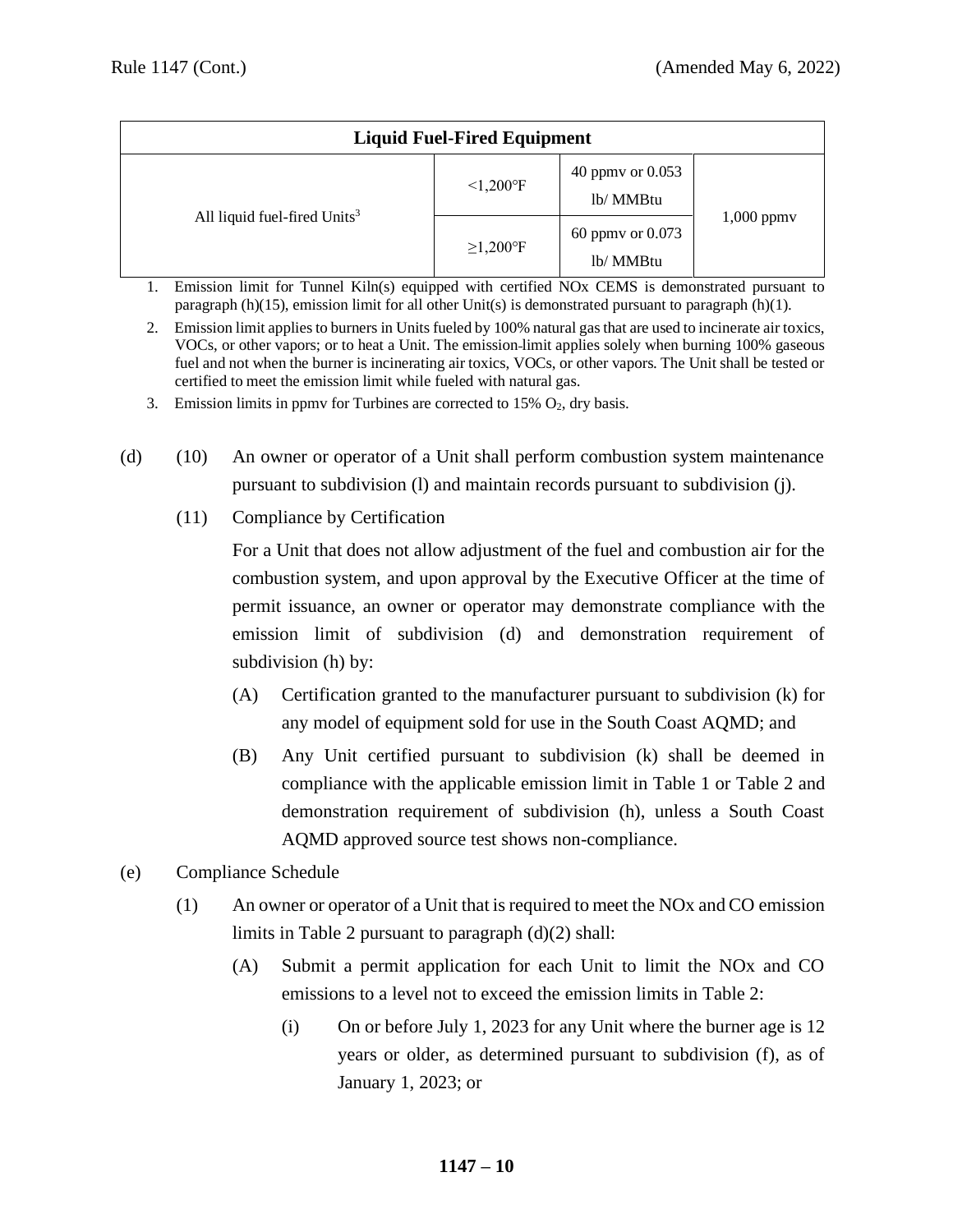- (e) (1) (A) (ii) On or before July 1 of the year when a Unit's burner age reaches 12 years, as determined pursuant to subdivision (f), by January 1 of that calendar year; and
	- (B) Not operate a Unit that exceeds the NOx and CO emission limits in Table 2 no later than:
		- (i) 12 months after a permit is issued; or
		- (ii) The expiration date of the permit, if any extension of time has been approved in writing pursuant to Rule 205.
	- (2) An owner or operator of a Unit that meets the emission limits in Table 1 and is required to meet the NOx and CO emission limits in Table 2 pursuant to paragraph (d)(3) shall:
		- (A) Submit a permit application for each Unit to limit the NOx and CO emissions to a level not to exceed the emission limits in Table 2:
			- (i) On or before July 1, 2023 for any Unit where the burner age is 32 years or older, as determined pursuant to subdivision (f), as of January 1, 2023; or
			- (ii) On or before July 1 of the year when a Unit's burner age reaches 32 years, as determined pursuant to subdivision (f), by January 1 of that calendar year; and
		- (B) Not operate the Unit that exceeds the NOx and CO emission limits in Table 2, no later than:
			- (i) 12 months after a permit is issued; or
			- (ii) The expiration date of the permit, if any extension of time has been approved in writing pursuant to Rule 205.
	- (3) In lieu of meeting the schedule requirements in paragraphs  $(e)(1)$  and  $(e)(2)$ , an owner or operator of a Unit identified in Table 3 may elect to comply with the NOx and CO emission limits specified in Table 2 pursuant to the compliance schedule in Table 3.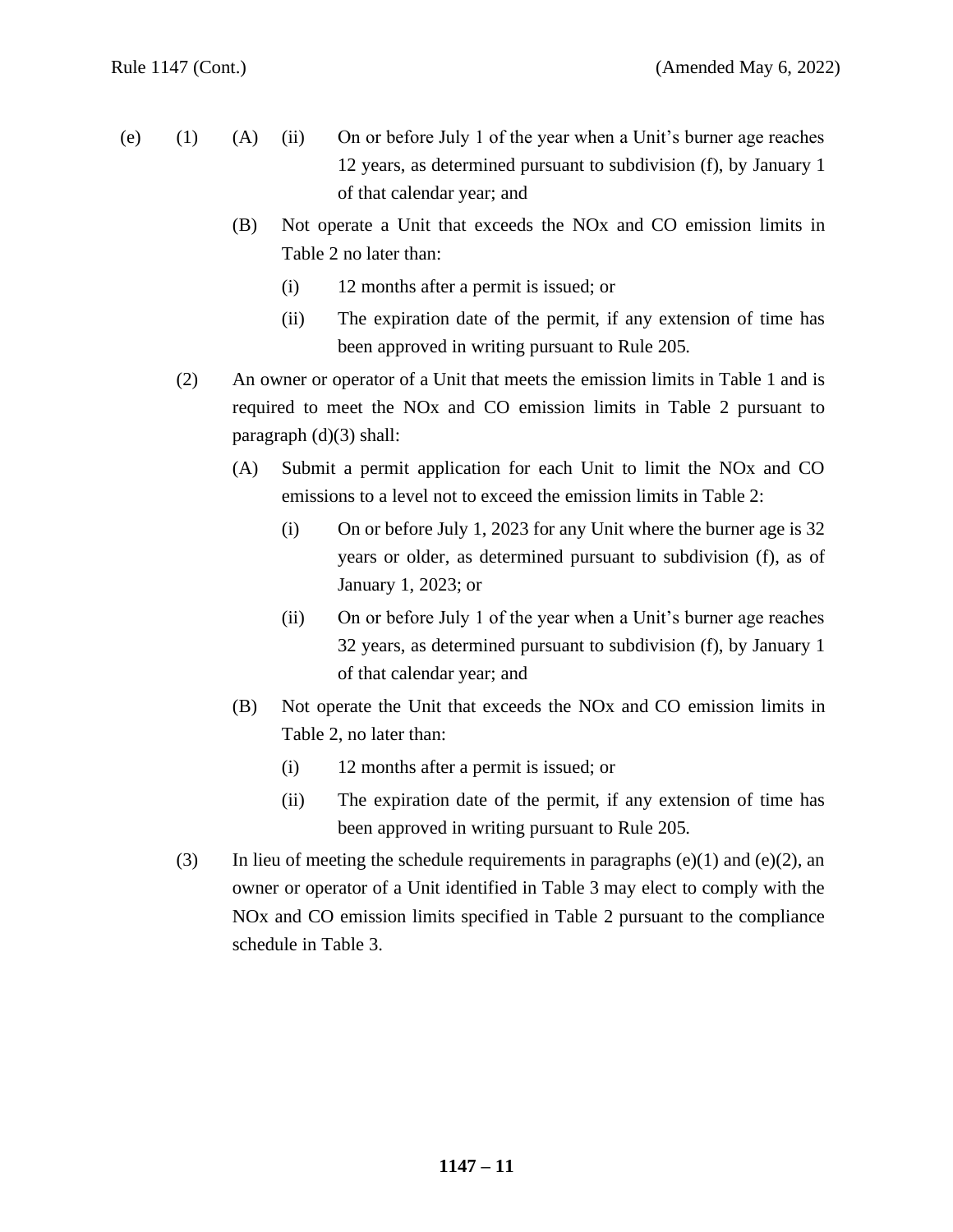| <b>Equipment Category(ies)</b>                                                                                                      | <b>Permit Application</b><br><b>Submittal Deadline</b>                                                                                                  | Compliance<br><b>Deadline</b>                                                                                                       |
|-------------------------------------------------------------------------------------------------------------------------------------|---------------------------------------------------------------------------------------------------------------------------------------------------------|-------------------------------------------------------------------------------------------------------------------------------------|
| <b>Specific Unit</b>                                                                                                                |                                                                                                                                                         |                                                                                                                                     |
| <b>Remediation Unit</b><br>manufactured and installed prior<br>to March 1, 2012 with an active<br>South Coast AQMD permit           | At least 210 days prior to<br>a Combustion System<br>Modification,<br><b>Combustion System</b><br>Replacement or Unit<br>Replacement or a<br>Relocation | <b>Upon Combustion</b><br>System Modification,<br><b>Combustion System</b><br>Replacement or Unit<br>Replacement or a<br>Relocation |
| Evaporator, heated process tank,<br>or parts washer operating prior<br>to January 1, 2014 with an active<br>South Coast AQMD permit | At least 210 days prior to<br>a Combustion System<br>Modification,<br><b>Combustion System</b><br>Replacement or Unit<br>Replacement                    | <b>Upon Combustion</b><br>System Modification,<br><b>Combustion System</b><br>Replacement or Unit<br>Replacement                    |

# **Table 3 – Alternative Compliance Schedule**

(e) (4) An owner or operator that elects to Decommission a Unit, in lieu of meeting the requirements of paragraphs  $(d)(1)$  through  $(d)(6)$ , shall Decommission the Unit no later than 30 months after the applicable permit application submittal date pursuant to subdivision (e) and, by that date, inactivate the Unit's applicable South Coast AQMD permit.

(5) Implementation Schedule for Facilities with Five or More Units

An owner or operator of a facility with five or more Units subject to the same compliance date pursuant to paragraphs  $(d)(2)$  or  $(d)(3)$  electing to comply with the multiple Unit implementation schedule pursuant to Table 4, in lieu of the schedule in clause  $(e)(1)(A)(i)$  or  $(e)(2)(A)(i)$ , shall:

(A) Submit permit application(s) by the permit application submittal deadline specified in Table 4 to comply with the applicable NOx and CO emission limits in Table 2 or Decommission the Unit pursuant to paragraph (d)(4); where;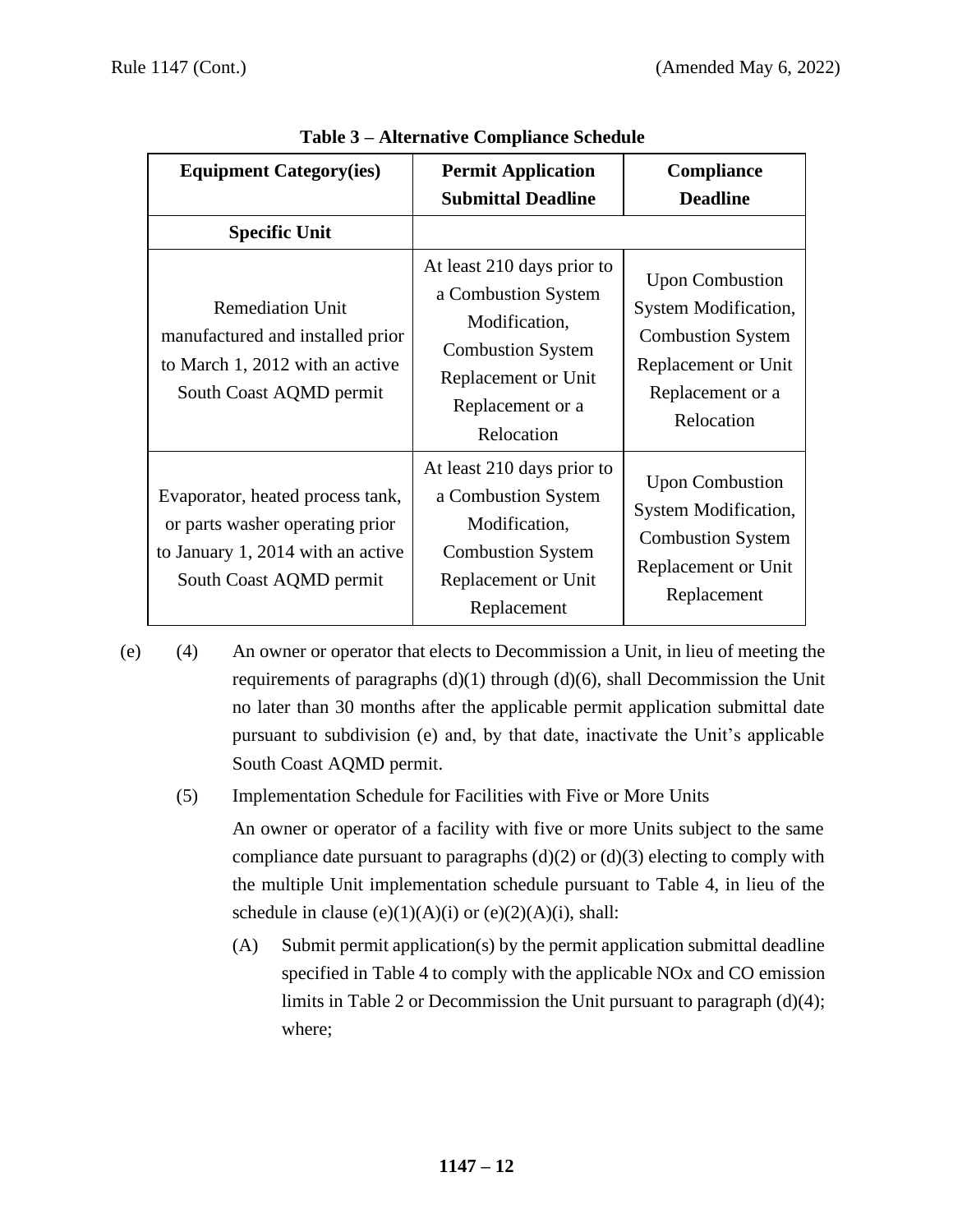- (e) (5) (A) (i) The total Rated Heat Input Capacity is calculated as the sum of the Rated Heat Input Capacity of all Units at a facility that are subject to paragraph  $(e)(1)$  or  $(e)(2)$  as of July 1, 2023; and
	- (ii) The minimum percentages listed in Table 4 are calculated using the Rated Heat Input Capacity of the Units for which a permit application is submitted divided by the total Rated Heat Input Capacity calculated pursuant to clause  $(e)(5)(A)(i)$  rounded up to the nearest whole number; and
	- (B) Demonstrate compliance with the NOx and CO emission limits in Table 2, for each applicable Unit, by a source test pursuant to subdivision (h), no later than:
		- (i) 12 months after a permit is issued; or
		- (ii) The expiration date of the permit, if any extension of time has been approved in writing pursuant to Rule 205.

| 5 to 9 Units                                    |                   | 10 to 19 Units    | $20+$ Units       |
|-------------------------------------------------|-------------------|-------------------|-------------------|
| Permit Application<br><b>Submittal Deadline</b> | (Minimum % of     | (Minimum % of     | (Minimum % of     |
|                                                 | Total Heat Input) | Total Heat Input) | Total Heat Input) |
| July 1, 2023                                    | 50%               | Not Applicable    | Not Applicable    |
| July 1, 2024                                    | 100%              | 50%               | 33%               |
| July 1, 2025                                    |                   | Not Applicable    | Not Applicable    |
| July 1, 2026                                    |                   | 100%              | 67%               |
| July 1, 2027                                    | Not Applicable    |                   | Not Applicable    |
| July 1, 2028                                    |                   | Not Applicable    | 100%              |

**Table 4 – Multiple Unit Implementation Schedule**

- (6) An owner or operator of a Unit that fails to meet the requirements of paragraphs  $(d)(2)$  through  $(d)(8)$  shall not operate a Unit unless the Unit meets the applicable emission limits in Table 2 by the following dates, whichever is sooner:
	- (A) 12 months after a permit is issued or the expiration date of the permit, if any extension of time has been approved in writing pursuant to Rule 205; or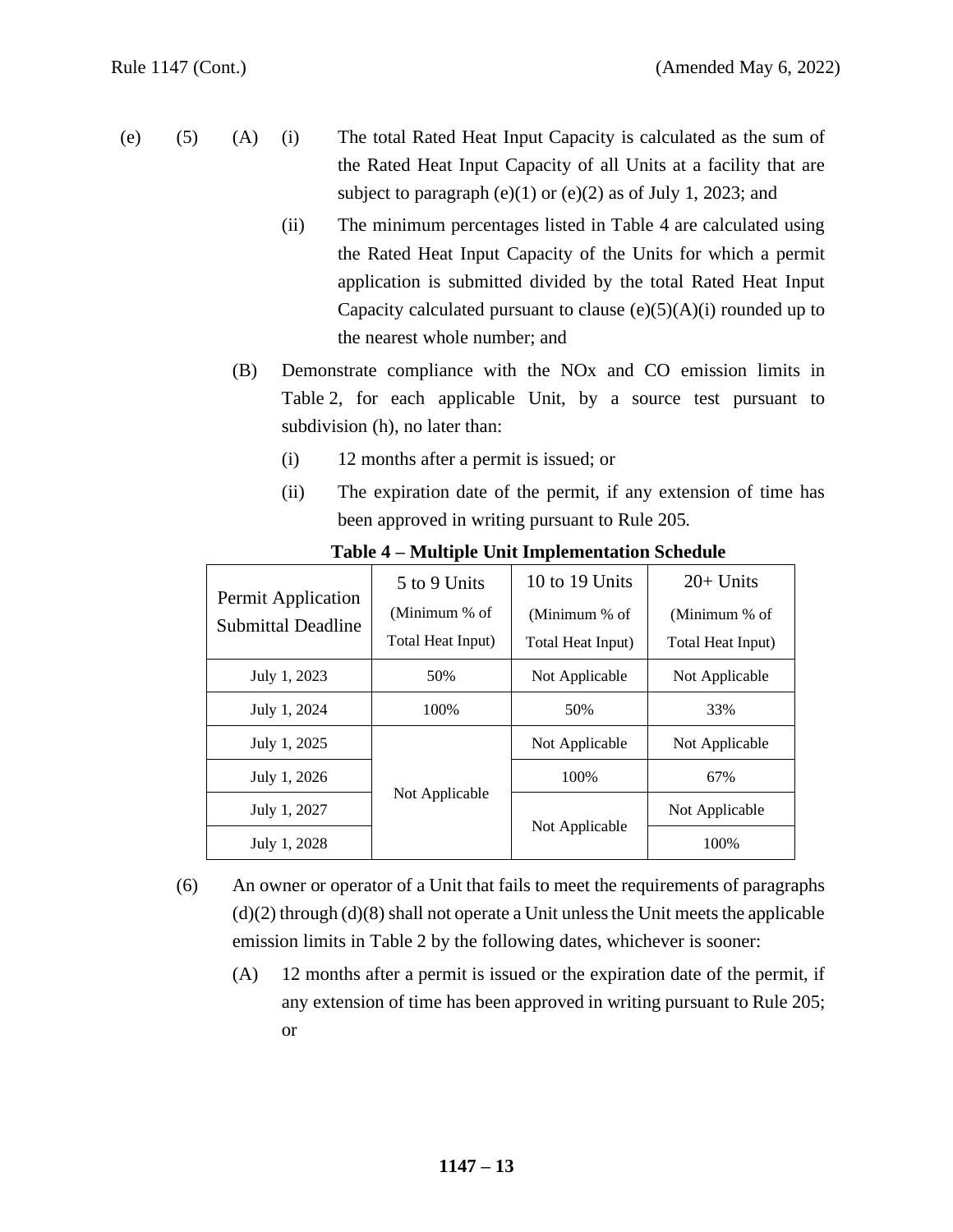- (e) (6) (B) No later than 30 months following the permit application submittal date in the implementation schedule of paragraphs  $(e)(1)$ ,  $(e)(2)$ ,  $(e)(3)$  or  $(e)(5)$ .
- (f) Burner Age
	- (1) Burner age for a Unit equipped with burners of varying ages shall be based on the oldest burner age.
	- (2) Burner age shall be based on the original date of installation determined by:
		- (A) Invoice from burner manufacturer for purchase of burner equipment;
		- (B) Information submitted to the South Coast AQMD with applications for permit prior to May 6, 2022 for the specific burner;
		- (C) Original Unit manufacturer's identification or rating plate permanently affixed to the Unit; or
		- (D) Any other method of determining burner age that can be substantiated through sufficient written information as approved by the Executive Officer.
	- (3) The burner shall be deemed to be 32 years old as of January 1, 2023 for any Unit where the burner age cannot be determined pursuant to paragraph (f)(2).
- (g) Demonstration of Less than One Pound of NOx per Day Averaged Over a Calendar Month
	- (1) Effective upon November 4, 2022*,* an owner or operator of a Unit electing to comply with paragraph (d)(7) by demonstrating that NOx emissions are less than one pound per day averaged over a calendar month shall:
		- (A) Install and maintain in service a non-resettable totalizing time meter on the Unit and operate the Unit no more than the specified time per calendar month in Table 5 or as calculated using Equation 1; or

Monthly Operating Hours =  $D \div [R \times (EF \div HHV)]$  (Eq. 1)

Where,

 $D =$  Number of Days in Calendar Month

 $R =$  Rated Heat Input (MMBtu/hr)

 $EF = Emission Factor for the Unit (lbs NOx/MMScf natural gas)$ 

 $HHV = Higher Heating Value of Natural Gas (1,050 MMBtu/MMScf)$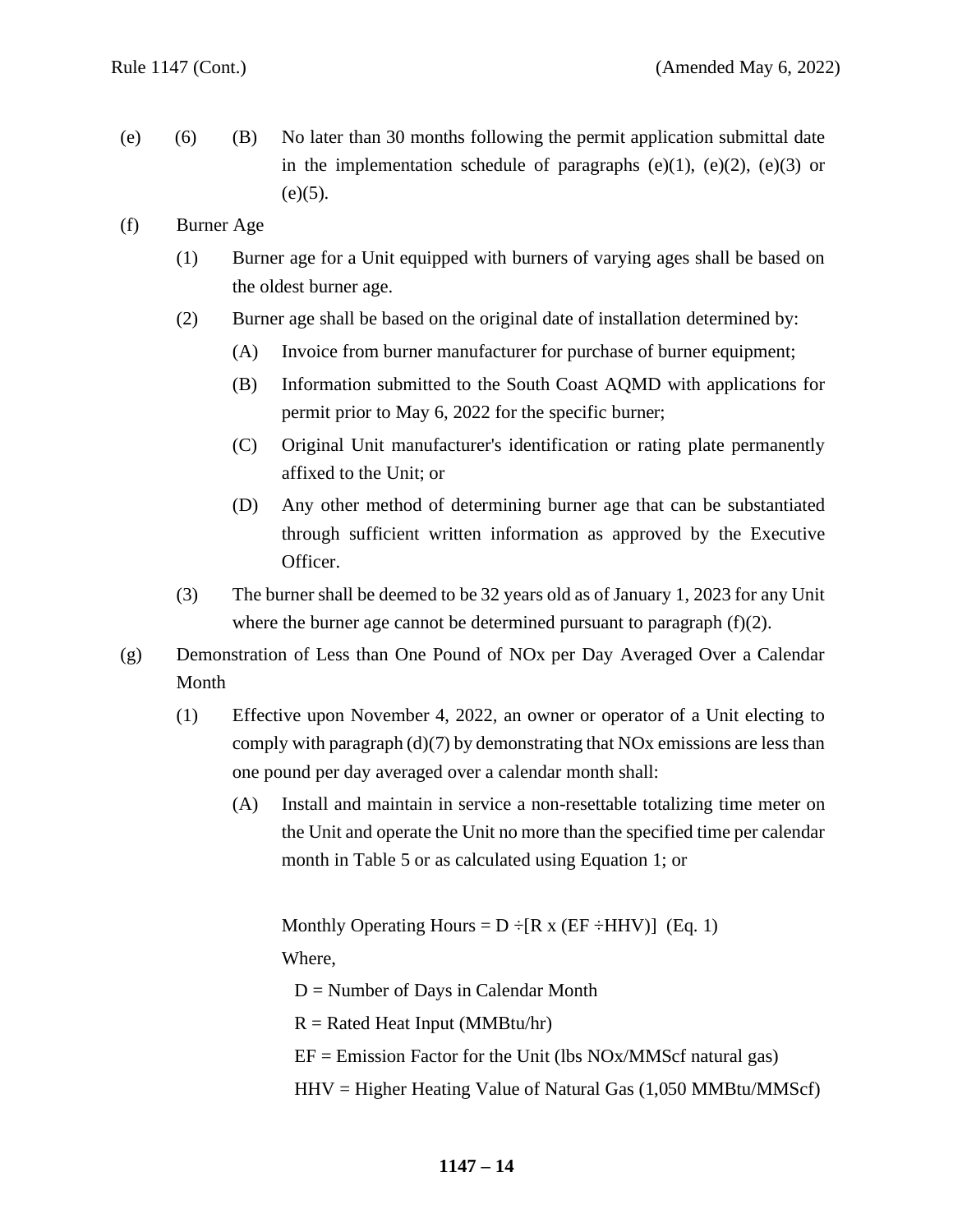| Unit Rated Heat Input (Btu/hr)       | <b>Monthly Operating</b> |  |  |
|--------------------------------------|--------------------------|--|--|
|                                      | Limit (Hours)            |  |  |
| < 1,000,000                          | 240                      |  |  |
| $\geq 1,000,000$ to $\leq 1,500,000$ | 160                      |  |  |
| $\geq 1,500,000$ to $\leq 2,000,000$ |                          |  |  |

|  |  | Table 5 – Less than One Pound per Day Daily Operating Limits |
|--|--|--------------------------------------------------------------|
|  |  |                                                              |

- 
- (g) (1) (B) Install and maintain in service a non-resettable totalizing fuel meter corrected to standard conditions on the Unit and consume no more than the Therms of fuel per month calculated using Equation 2.

Monthly Therms of Fuel =  $(D \div EF)$  x HHV x 10 (Eq. 2) Where,

 $D =$  Number of Days in Calendar Month

- $EF = Emission Factor for the Unit (lbs NOx/MMScf natural gas)$
- $HHV = Higher Heating Value of Natural Gas (1,050 MMBtu/MMScf)$

 $10 =$  Conversion to from MMBtu to Therms

- (h) Monitoring and Source Testing
	- (1) All compliance determinations pursuant to paragraph  $(d)(1)$ ,  $(d)(2)$ ,  $(d)(3)$ , (d)(4), or South Coast AQMD permit emission limits shall be calculated:
		- (A) Using a South Coast AQMD approved source test protocol averaged over a period of at least 15 minutes of combustion system operation and no more than 60 consecutive minutes, or alternative time period approved by the Executive Officer;
		- (B) After Unit Startup; and
		- (C) In the Unit's firing rate under normal operating conditions.
	- (2) For each unit, a compliance determination shall be made in the maximum heat input range at which the Unit normally operates.
	- (3) An additional compliance determination shall be made for any of the following types of Unit(s): Make-Up Air Heater, other Air Heater located outside of process building, Oven, Dehydrator, Dryer, Tenter-Frame Dryer, Fabric Dryer, Carpet Dryer, Heater, Cooker, Roaster, non-metallurgical Furnace, or Heated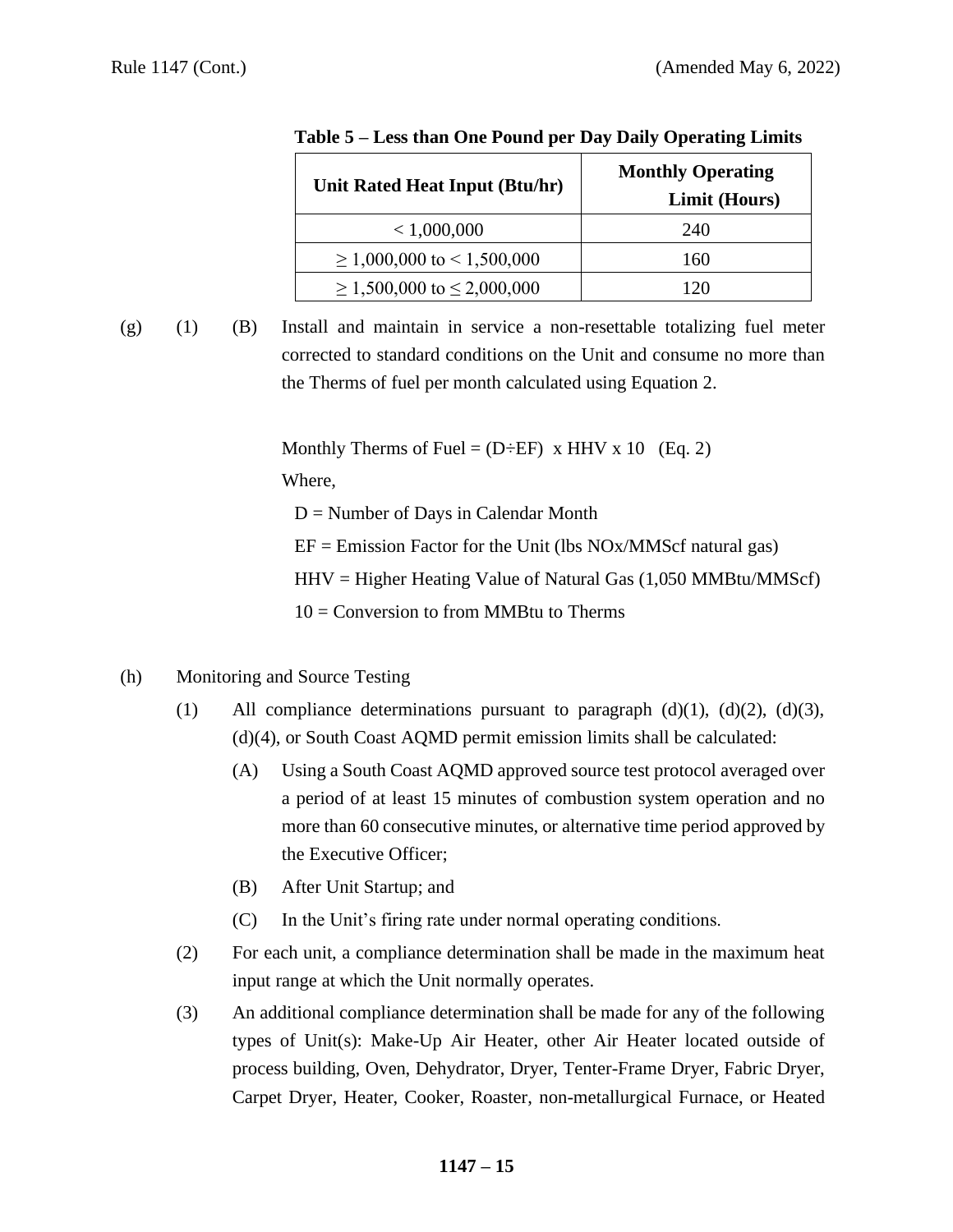Storage Tank. The additional compliance determination for the specified Unit(s) in this paragraph shall be made:

- (h) (3) (A) Using a heat input of less than 35% of the Rated Heat Input Capacity; or
	- (B) For at least 30 consecutive minutes after Unit Startup using the Minimum Operating Temperature that may be used during normal operation of the Unit.
	- (4) An owner or operator of a Unit shall submit a source test protocol to the Executive Officer for approval no later than 90 days prior to the scheduled source test and conduct the source test within the 90-day period, or within 30 days following the source test protocol approval, whichever is later.
	- (5) For compliance determinations after the initial approved test pursuant to paragraph (h)(4), the operator is not required to resubmit a protocol for approval if: there is a previously approved protocol and the Unit has not been modified in a manner that requires a permit modification; and rule or permit emission limits have not become more stringent since the previous test.
	- (6) Compliance with the  $NO<sub>x</sub>$  emission limits of subdivision (d) and determination of stack-gas oxygen and carbon dioxide concentrations for this rule shall be determined according to the following procedures:
		- (A) South Coast AQMD Source Test Method 100.1 Instrumental Analyzer Procedures for Continuous Gaseous Emission Sampling (March 1989); or
		- (B) South Coast AQMD Source Test Method 10.1 Carbon Monoxide and Carbon Dioxide by Gas Chromatograph/Non-Dispersive Infrared Detector (GC/NDIR) – Oxygen by Gas Chromatograph-Thermal Conductivity (GC/TCD) (March 1989); or
		- (C) Any alternative test method determined approved before the test in writing by the Executive Officers of the South Coast AQMD, the California Air Resources Board and the United States Environmental Protection Agency.
	- (7) For any operator who chooses to comply using pound per million Btu,  $NO<sub>x</sub>$ emissions in pounds per million Btu of heat input shall be calculated using procedures in 40 CFR Part 60, Appendix A, Method 19, Sections 2 and 3.
	- (8) Records of source tests shall be maintained for five years and made available to South Coast AQMD personnel upon request. Emissions determined to exceed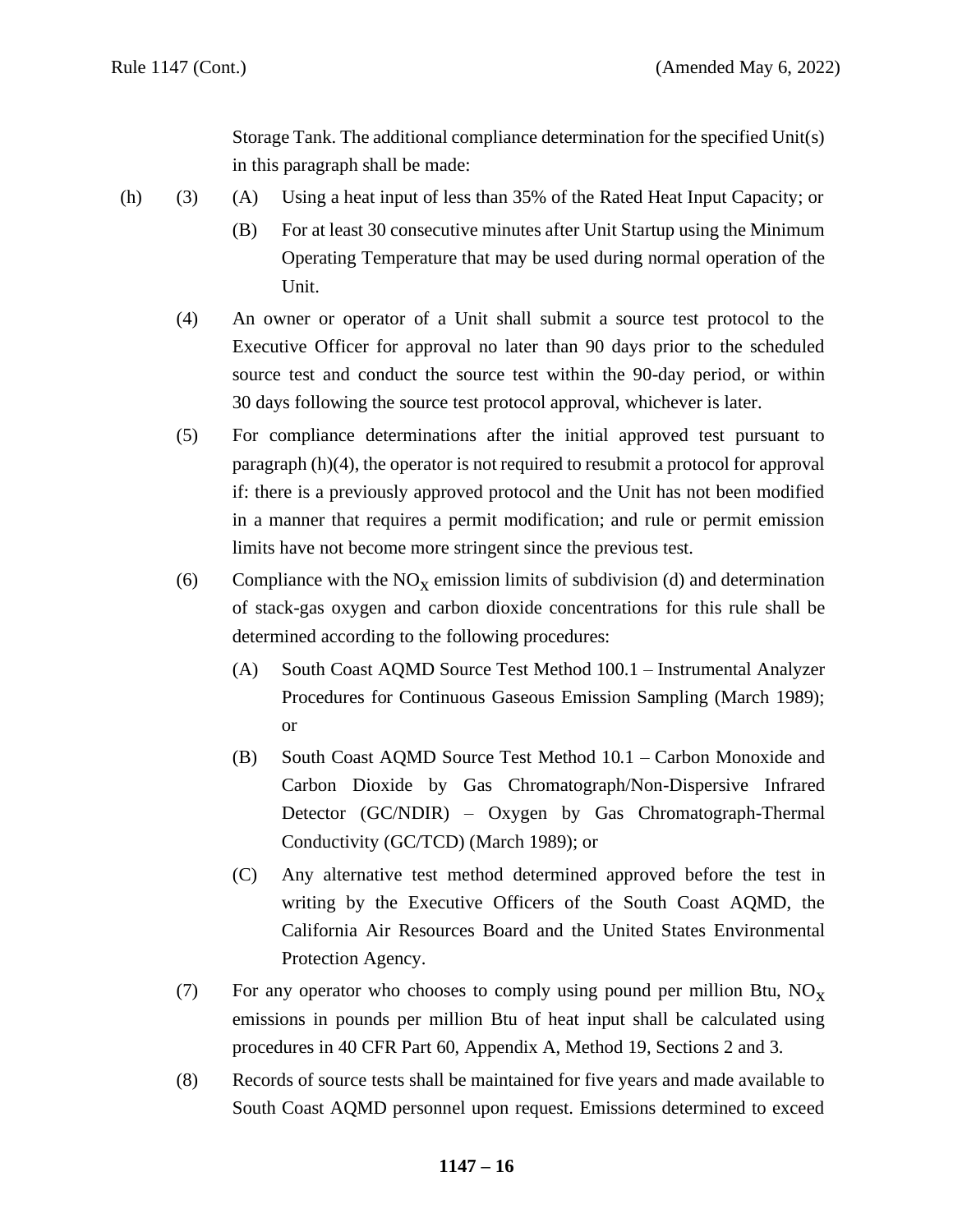any limits established by this rule through the use of any of the test methods specified in subparagraphs  $(h)(6)(A)$  through  $(h)(6)(C)$  shall constitute a violation of this rule.

- (h) (9) All compliance determinations shall be made using an independent contractor to conduct testing, which is approved by the Executive Officer under the Laboratory Approval Program for the applicable test methods.
	- (10) For equipment with two or more Units in series or multiple Units with a common exhaust, the owner or operator may demonstrate compliance with the emission limits in Table 1 and Table 2 by one of the following:
		- (A) Test each Unit separately and demonstrate each Unit's compliance with the applicable limit, or
		- (B) Test only after the last Unit in the series and at the end of a common exhaust for multiple Units, when all Units are operating, and demonstrate that the series of Units either meet:
			- (i) The lowest emission limit applicable to any of the Units in series, or
			- (ii) A heat input weighted average of all the applicable emission limits in Tables 1 or 2 using the following calculation.

 $\Sigma$  [ (EL<sub>X</sub>)\*(Q<sub>X</sub>) ] **Weighted Limit =** \_\_\_\_\_\_\_\_\_\_\_\_\_\_\_\_\_\_\_\_\_\_  $\Sigma$  [ Q<sub>X</sub>]

**Where:**

 $EL<sub>X</sub>$  = emission limit for Unit X

 $Q_X$  = total heat input for Unit X during test

- (11) An owner or operator of any Unit with a Rated Heat Input Capacity of 2 million Btu per hour or less may elect to demonstrate compliance with the applicable emission limit through a burner manufacturer's emission certification in lieu of a compliance demonstration pursuant to subparagraphs  $(e)(1)$ ,  $(e)(2)$  or subdivision (k) of this rule provided the following information is provided when a permit application is submitted:
	- (A) The manufacturer or manufacturer authorized distributor of the burner(s) submits emission certifications that are signed by the burner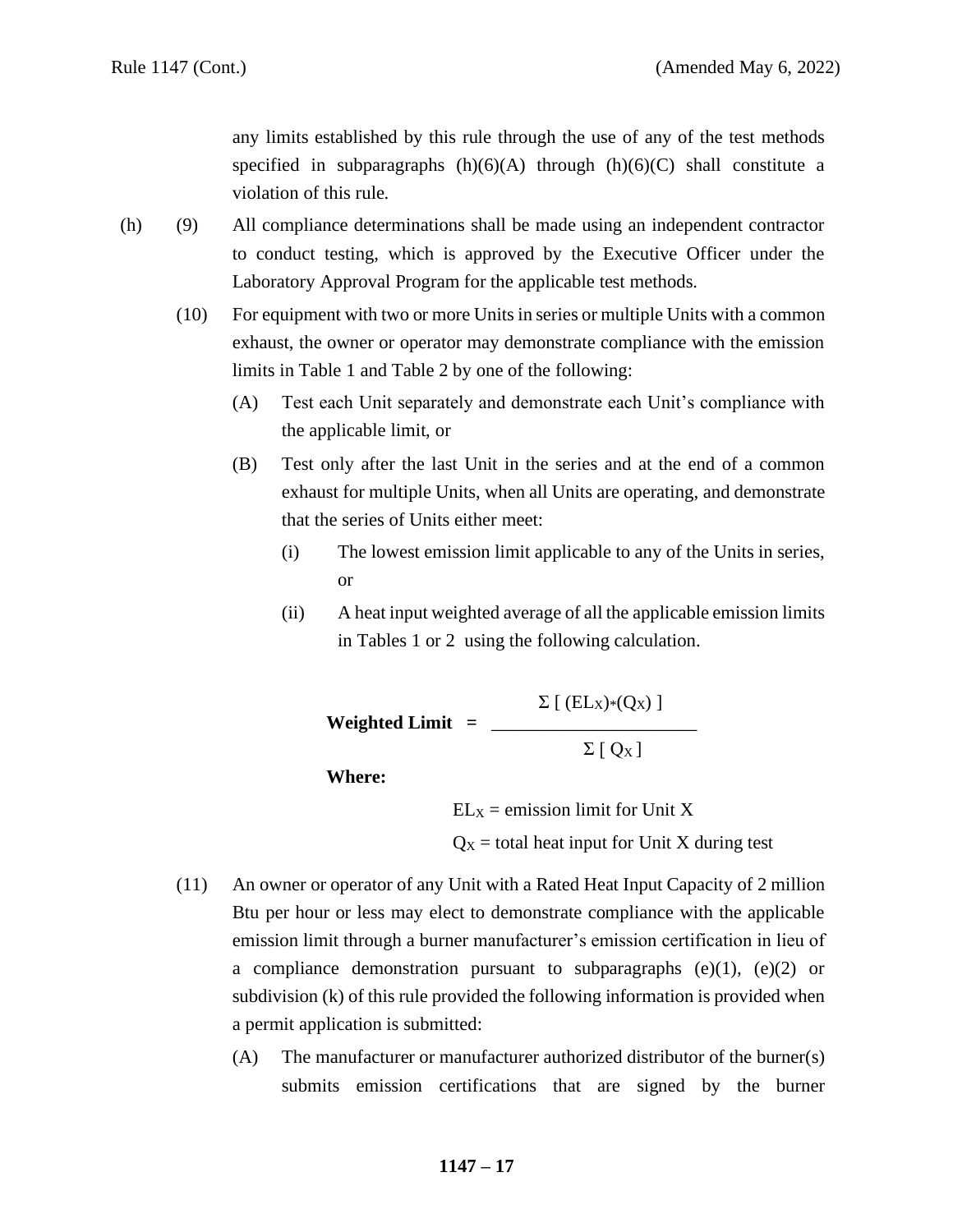manufacturer's responsible official pursuant to paragraph (c)(29) that guarantees the burner(s), fuel and combustion air system, and combustion control system identified in the application for the South Coast AQMD permit that complies with the applicable NOx emission limit in Table 1 or Table 2 when used for specified processes, operating conditions, and within specified temperature ranges.

- (h) (11) (B) The manufacturer or manufacturer authorized distributor of the burner(s) separately submits the signed emissions certifications, addressing them to the:
	- (i) Owner or operator of the Unit; and
	- (ii) Executive Officer or designee.
	- (C) The burner manufacturer, manufacturer authorized distributor submits to the Executive Officer or designee, supporting documentation including emission test reports of at least five South Coast AQMD approved emission tests using South Coast AQMD approved test protocol and methods of five different Units operating the same:
		- (i) Process;
		- (ii) Burner;
		- (iii) Fuel and combustion air system;
		- (iv) Combustion control system; and
		- (v) Temperature range.
	- (D) The emission test results specified in subparagraph  $(h)(11)(C)$  shall be approved by the South Coast AQMD prior to submittal of an application for permit.
	- (E) A contract or purchase order, signed by the responsible official of the Unit's owner or operator pursuant to paragraph  $(c)(29)$ , for purchase of the burner(s), fuel and combustion air system, and combustion control system to be installed in the Unit as identified in the permit application and the signed letter or bid from the burner manufacturer to the owner or operator of the Unit as specified in subparagraph  $(h)(11)(A)$  of this rule.
	- (F) The owner or operator of any Unit where the requirements specified in subparagraphs  $(h)(11)(A)$  through  $(h)(11)(E)$  are not met or submits any manufacturer's emission certification, contract, or purchase order that is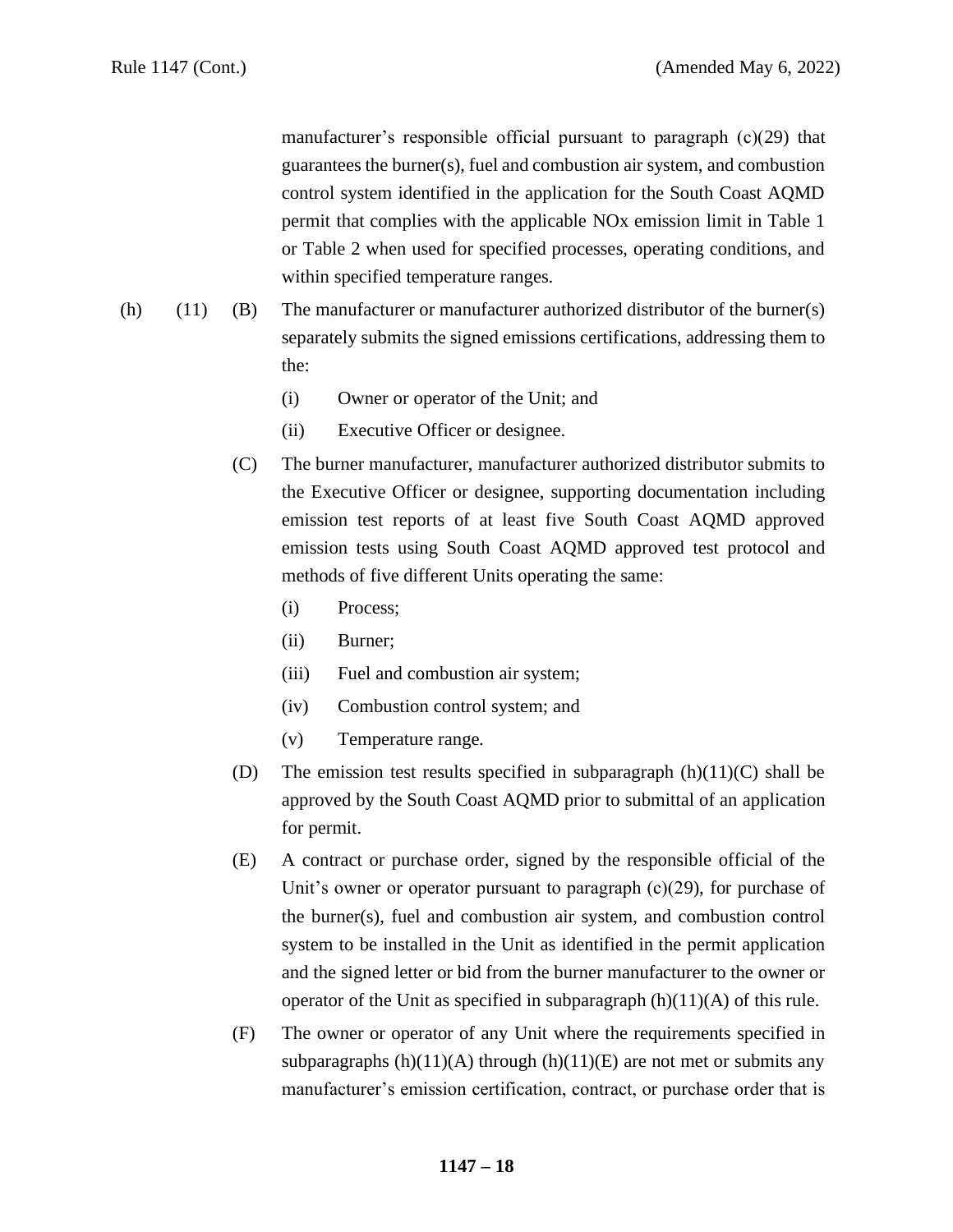not identical to the combustion system specified in the application for the Unit's permit and installed in the Unit, shall demonstrate Unit compliance:

- (h) (11) (F) (i) With the applicable emission limit in Table 1 or Table 2 through emission testing pursuant to the requirements of subdivision (e);
	- (ii) Through emission testing within 12 months following issuance of a permit; and
	- (iii) For the life of the Unit.
	- (G) The owner or operator of any Unit that fails to operate the Unit as specified in the manufacturer's emission certification in subparagraphs  $(h)(11)(A)$  through  $(h)(11)(E)$ , including specified processes, operating conditions, and temperatures, shall demonstrate compliance with the applicable emission limit in Table 1 or Table 2 through emission testing pursuant to the requirements of paragraphs  $(h)(1)$  through  $(h)(10)$ .
	- (12) An owner or operator of a Unit subject to this rule with emissions of greater than or equal to one pound of NOx per day as determined by subdivision (g) shall conduct source tests pursuant to paragraphs  $(h)(1)$  through  $(h)(10)$ , to demonstrate compliance with the applicable NOx and CO emission limit requirements in Table 1, Table 2, or South Coast AQMD permit emission limits:
		- (A) For a Unit with a Rated Heat Input Capacity lower than 10 million Btu per hour, conduct source testing every five calendar years, but no earlier than 48 calendar months after the previous source test;
		- (B) For a Unit with a Rated Heat Input Capacity greater than or equal to 10 million Btu per hour and less than 40 million Btu per hour, conduct source testing every three calendar years, but no earlier than 24 calendar months after the previous source test; or
		- (C) For a Unit with a Rated Heat Input Capacity greater than or equal to 40 million Btu per hour:
			- (i) Conduct source testing every calendar year, but no earlier than six calendar months after the previous source test; or
			- (ii) If the Unit has not operated for at least six consecutive calendar months, conduct a source test no later than 90 days after the date of resumed operation and maintain monthly fuel usage using a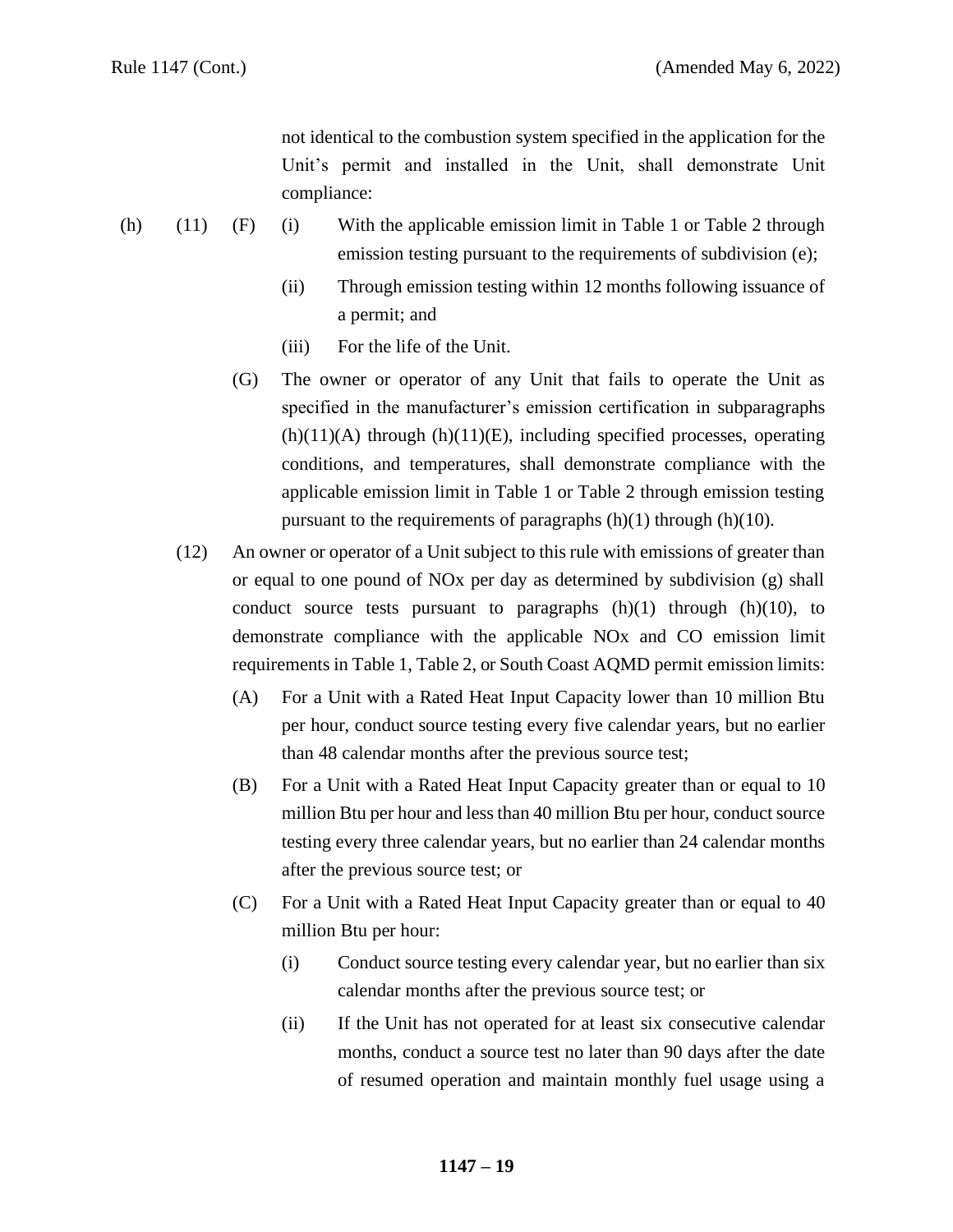non-resettable fuel meter to demonstrate that the Unit has not been operated for at least six consecutive calendar months.

- (h) (13) An owner or operator of an In-Use Unit shall:
	- (A) Conduct an initial source test no later than 24 months after May 6, 2022 or, for a Unit located at a RECLAIM Facility, no later than 24 months after the facility becomes a Former RECLAIM Facility, whichever is later, and establish the date of this source test as the basis for subsequent source testing frequency; or
	- (B) Use the results of a South Coast AQMD-approved source test with South Coast AQMD approved source test protocol conducted between the applicable frequency required in paragraph (h)(12) and May 6, 2022 and establish the date of this source test as the basis for subsequent source testing frequency. The source test and protocol must still be representative of the current operation of the equipment, or a new source test protocol will be required to be submitted pursuant to  $(h)(1)$ .
	- (14) Provided the emissions test set forth in this paragraph is conducted within the same schedule as the compliance determination required in paragraph  $(h)(12)$ , an owner or operator of a Unit may use the following emissions test to comply with paragraph  $(h)(12)$ :
		- (A) Periodic monitoring or testing of a Unit as required in a Title V permit pursuant to Regulation XXX, or
		- (B) Relative accuracy testing for continuous emissions monitoring verification pursuant to Rule 218.2 and Rule 218.3.
	- (15) An owner or operator of an existing Tunnel Kiln with continuous in-stack emissions monitor or equivalent verification system located at a former RECLAIM facility prior to May 6, 2022 shall:
		- (A) Operate the CEMS and comply with the requirements specified in Rules 218.2 and 218.3;
		- (B) Demonstrate compliance with the NOx emission limits specified in paragraph  $(d)(2)$  or  $(d)(3)$  based on a 24-hour rolling average corrected to 3% oxygen, on a dry basis at standard conditions; and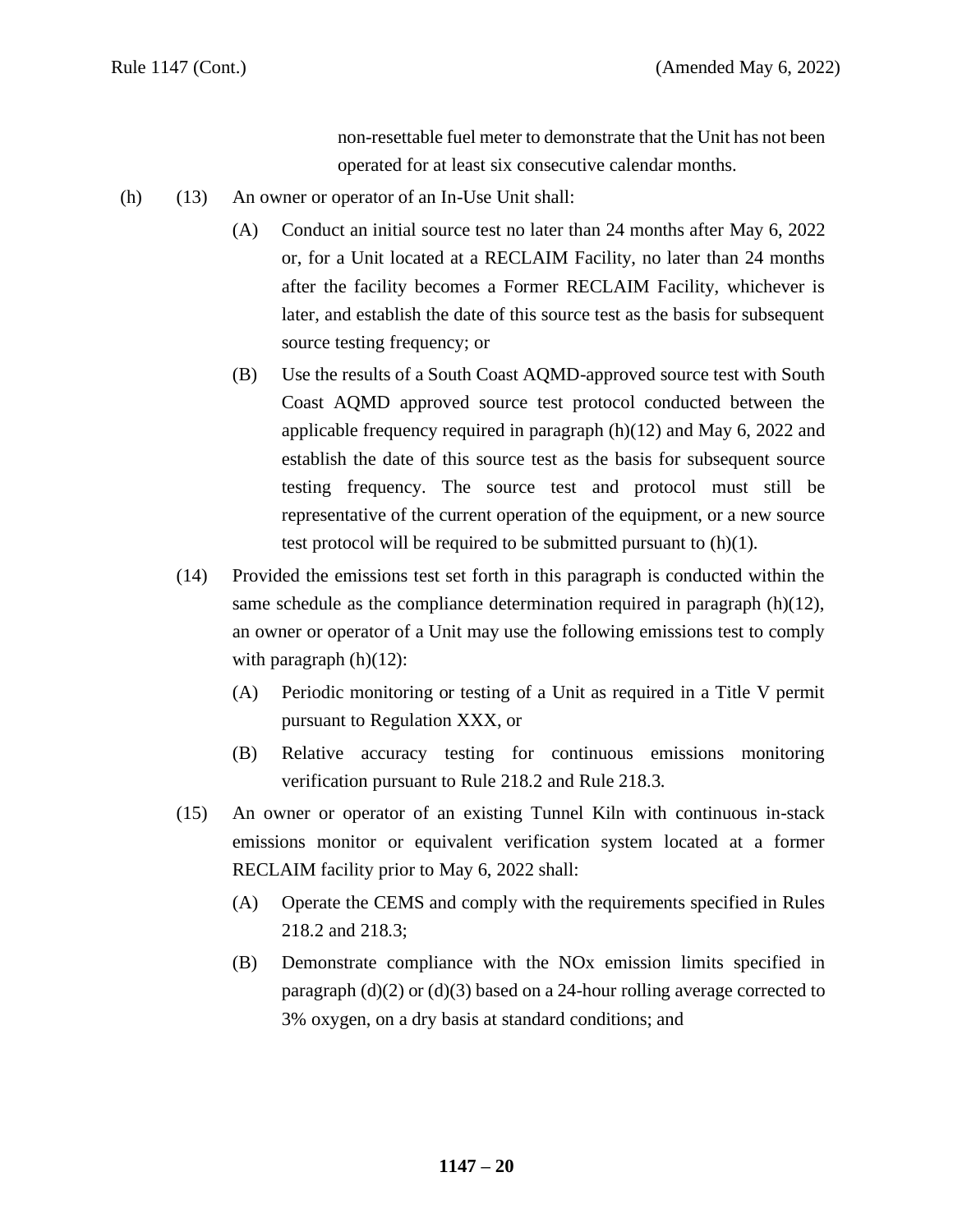- (C) Averaging time pursuant to  $(h)(15)(B)$  shall exclude all periods during startup and shutdown pursuant to Rule 429 and all periods that the Unit is not operating.
- (h) (16) An owner or operator of a Unit subject to this rule complying with Table 1 or Table 2 using pounds per million BTU, shall:
	- (A) Install and maintain in service non-resettable, totalizing, fuel meters for each Unit's fuel(s) prior to the compliance determination specified in subdivision (d); and
	- (B) Owners or operators of a Unit with a combustion system that operates at only one firing rate that comply with a emission limit using pounds per million BTU shall install a non-resettable, totalizing, time or fuel meter for each fuel.
- (h) (17) An owner or operator of a Unit required to install a meter pursuant to paragraph  $(h)(16)$  shall:
	- (A) Provide a permanent supply of electric power that cannot be unplugged, switched off, or reset except by the main power supply circuit for the building and associated equipment or the Unit's safety shut-off switch; and
	- (B) Maintain electric power to a Unit meter unless the Unit is not operating and is shutdown for maintenance, safety, recalibration or meter repair.
- (i) Labeling Requirements
	- (1) An owner or operator of a Unit shall display and maintain the model number and Rated Heat Input Capacity of the Unit burner on a permanent rating plate.
	- (2) The owner or operator of a Unit that is modified shall:
		- (A) Display the new Rated Heat Input Capacity on a new permanent supplemental rating plate installed in an accessible location on the Unit or burner; and
		- (B) Determine the date of Unit Modification pursuant to the burner age determination requirements of subdivision (f).
- (j) Reporting, and Recordkeeping
	- (1) An owner or operator shall maintain for at least five years and make available to the Executive Officer upon request, source test reports, maintenance records,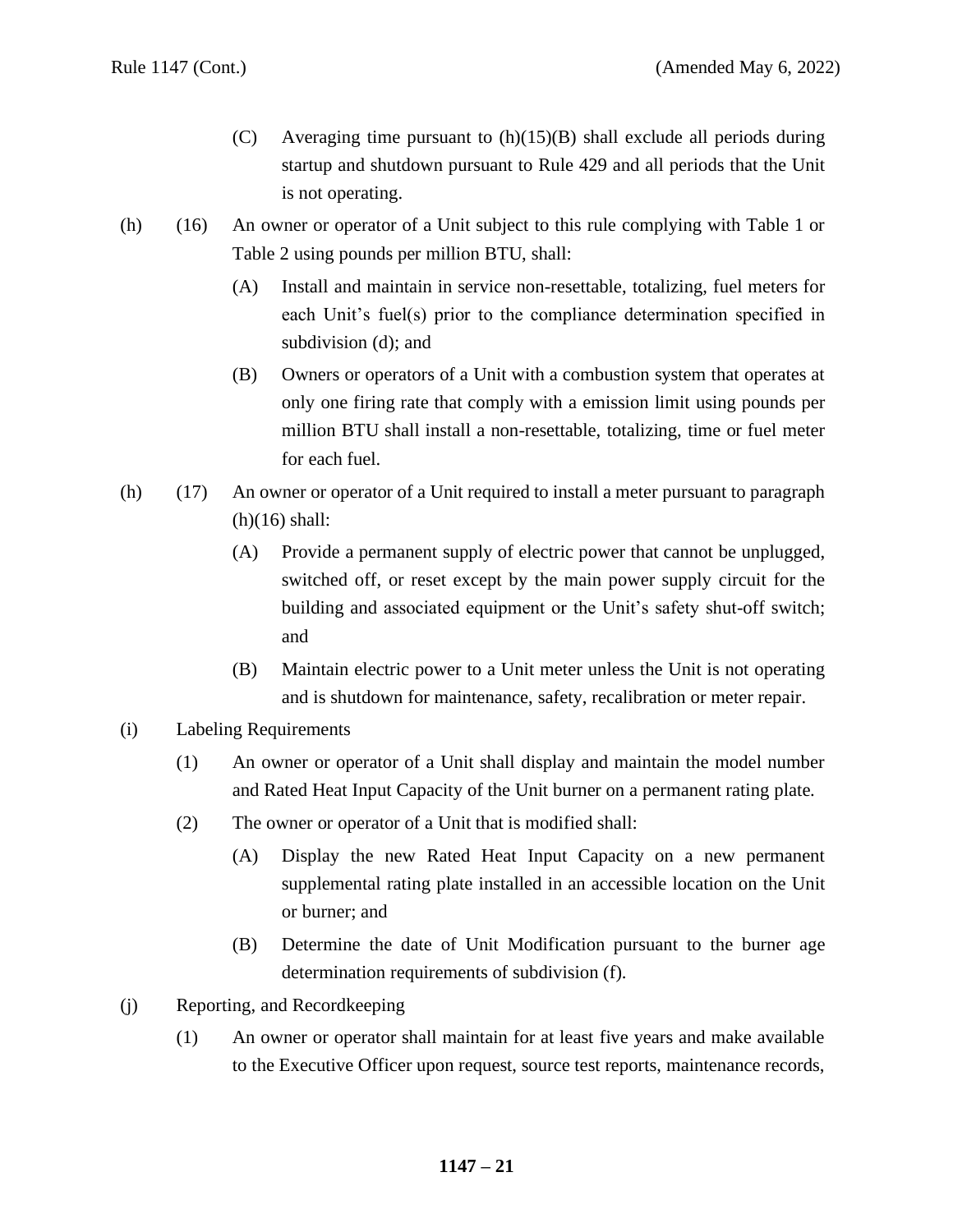and, if applicable, monthly records demonstrating compliance with the less than one pound NOx per day demonstration requirements of subdivision (g).

- (j) (2) An owner or operator of a Unit shall maintain records identifying the Rated Heat Input for any Unit subject to this rule and make such records available to the Executive Officer upon request.
	- (3) An owner or operator of a Unit that is modified and subject to this rule shall maintain records to include the name of the company and person modifying the Unit, a description of all modifications, the date(s) the Unit was modified, and a calculation of the Rated Heat Input and make such records available to the Executive Officer upon request.
	- (4) An owner or operator of a Unit equipped with a CEMS shall maintain records in compliance with any applicable South Coast AQMD Rule for CEMS certification, operation, monitoring, reporting, and notification or any applicable permit condition, for at least five years and make records available to the Executive Officer upon request.
	- (5) RECLAIM facilities must continue to comply with reporting requirements pursuant to Regulation XX until such time as the facility becomes a Former RECLAIM facility.
	- (6) An owner or operator of a Unit shall maintain, for at least five years and make available to the Executive Officer upon request, a copy of the manufacturer's, distributor's, installer's or maintenance company's written maintenance schedule and instructions.
- (k) Certification
	- (1) Unit Certification

For a Unit that does not allow adjustment of the fuel and combustion air for the combustion system by the owner or operator, any manufacturer or distributor that distributes for sale or sells a Unit or burner system for use in the South Coast AQMD may elect to certify such Unit or burner system as compliant with subdivision (d) by submitting the following to the Executive Officer:

(A) A statement that the model is in compliance with subdivision (d). The statement shall be signed and dated by the manufacturer's responsible official and shall attest to the accuracy of all statements;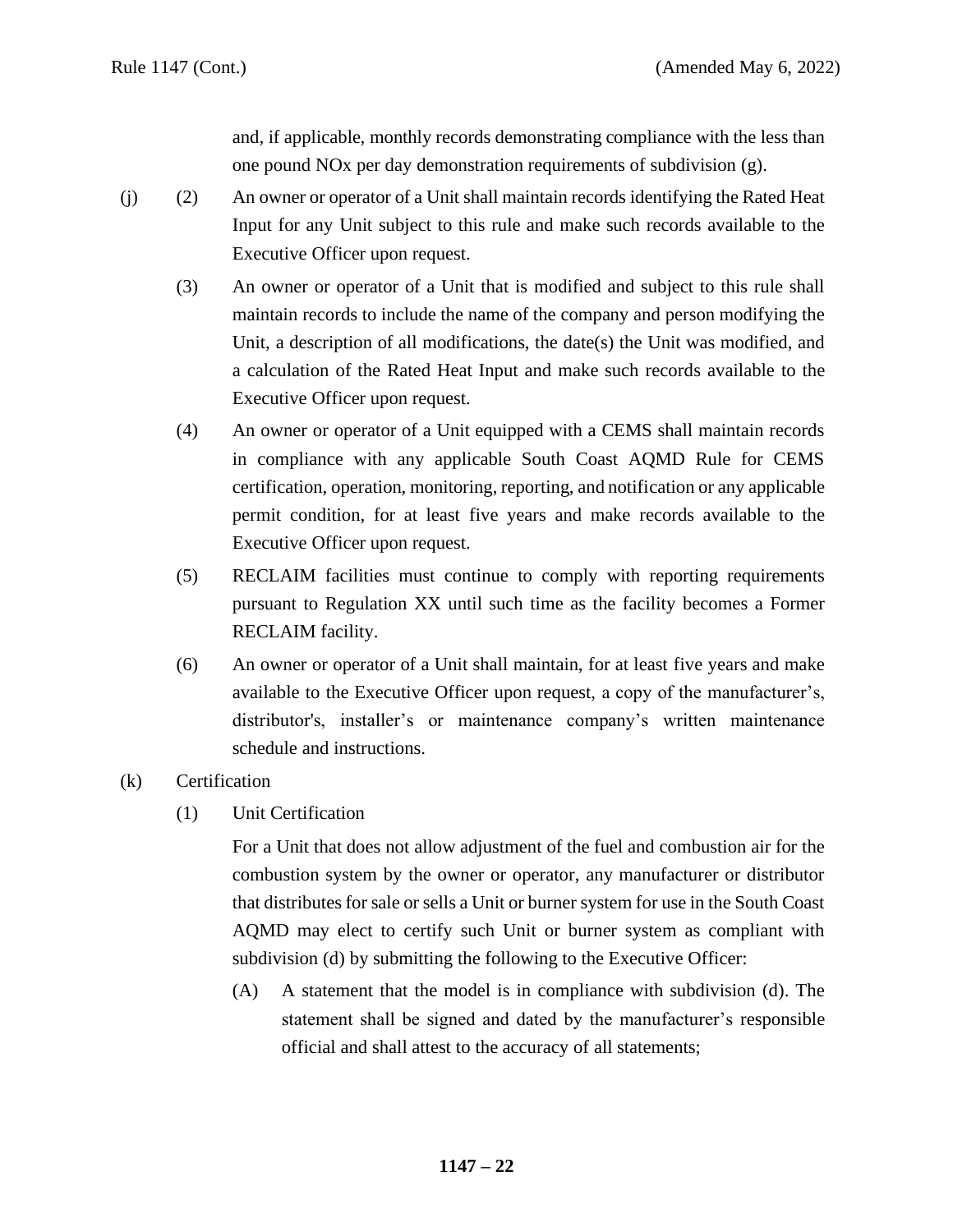- (k) (1) (B) General Information
	- (i) Name and address of manufacturer,
	- (ii) Brand name, if applicable,
	- (iii) Model number, as it appears on the Unit rating plate; and
	- (iv) Rated Heat Input Capacity, gross output of burner(s) and number of burners;
	- (C) A description of each model being certified; and
	- (D) A South Coast AQMD approved source test report pursuant to subdivision (h) conducted within 90 days of certification submittal and within 120 days of proposed sale or installation, whichever is sooner.
	- (2) The Executive Officer shall certify a unit model which complies with the provisions of subdivision (d) and paragraph  $(k)(1)$ .
	- (3) Certification status shall be valid for five years from the date of approval by the Executive Officer. After the fifth year, recertification shall be required by the Executive Officer according to the requirements of paragraph  $(k)(1)$ .
- (l) Maintenance
	- (1) An owner or operator of a Unit subject to subdivision (d) shall perform combustion system maintenance in accordance with the manufacturer's schedule and specifications as identified in the manual and other written materials supplied by the manufacturer or distributor.
	- (2) An owner or operator shall maintain maintenance records pursuant to subdivision (j).
- (m) Exemptions
	- (1) The provisions of this rule shall not apply to a Unit with heat input rating below 325,000 Btu/hr.
	- (2) The provisions of this rule shall not apply to charbroilers or food ovens.
	- (3) The provisions of this rule shall not apply to:
		- (A) Flares subject to Rule 1118 or Rule 1118.1;
		- (B) Flares, afterburners, degassing Units, thermal or catalytic oxidizers or vapor incinerators in which a fuel, including but not limited to natural gas, propane, butane or liquefied petroleum gas, is used only to maintain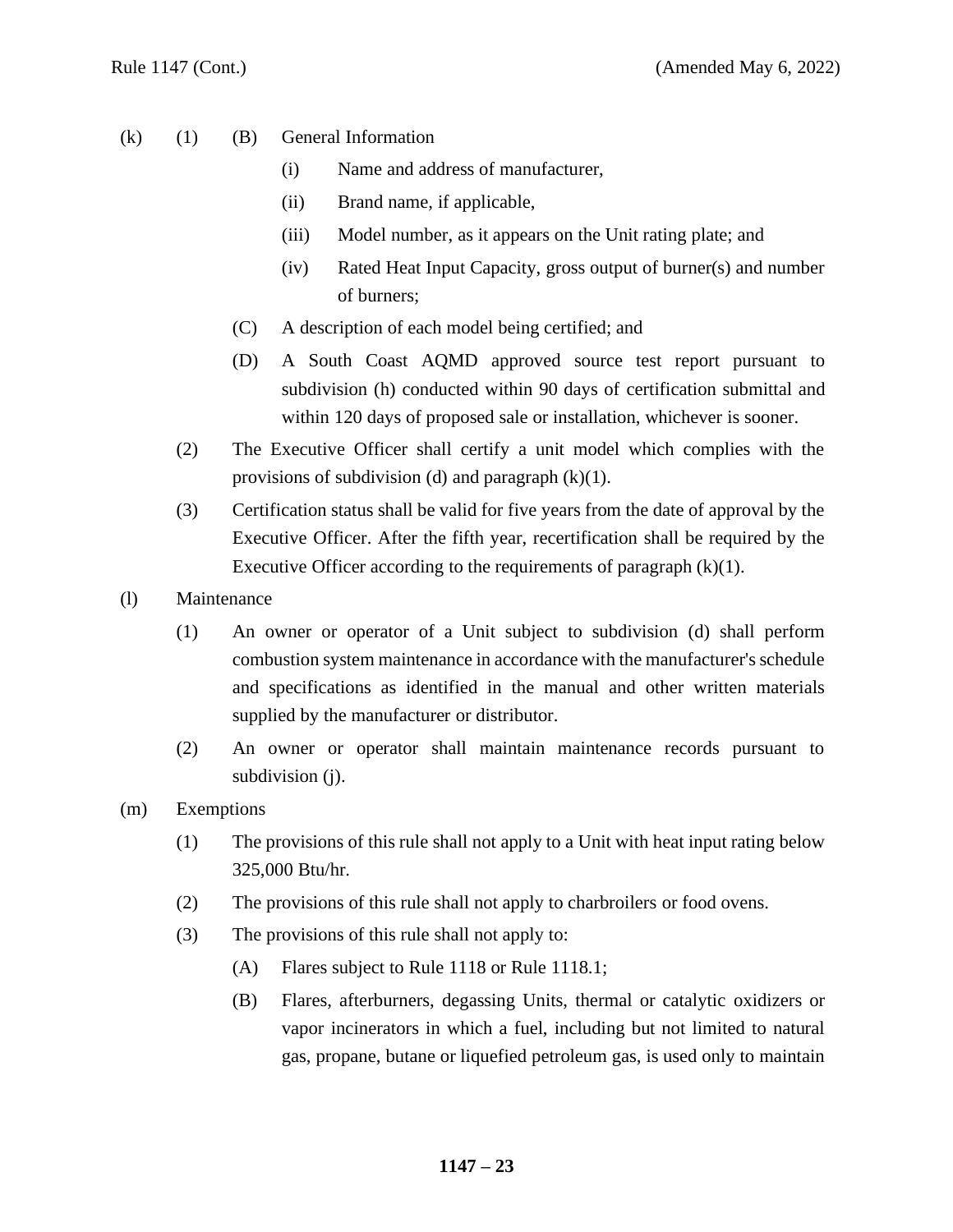a pilot for vapor ignition or is used for five minutes or less to bring a Unit up to Minimum Operating Temperature;

- (m) (3) (C) Municipal solid waste incinerators with a South Coast AQMD permit operating before December 5, 2008;
	- (D) An afterburner or vapor incinerator with a South Coast AQMD permit operating before December 5, 2008 that has an integrated thermal fluid heat exchanger that captures heat from the afterburner or vapor incinerator and an oven or furnace exhaust in order to reduce fuel consumption by an oven or the afterburner or vapor incinerator; or
	- (E) A flare, afterburner, degassing Unit, Remediation Unit, thermal oxidizer, catalytic oxidizer or vapor incinerator process in which particulate matter, air toxics, VOCs, landfill gas, digester gas or other combustible vapors are mixed in the Unit's burner with combustion air or fuel, including but not limited to natural gas, propane, butane or liquefied petroleum gas, prior to or at incineration in the Unit, in order to maintain vapor concentration above the upper explosion limit or above a manufacturer specified limit in order to maintain combustion or temperature in the Unit. This exemption is subject to the following conditions:
		- (i) This exemption shall not apply to a regenerative thermal or catalytic oxidizer Unit with a burner used to heat up or maintain temperature of the Unit or a Unit that incinerates particulate matter, air toxics, VOCs or other combustible vapors in a gas stream moving past the burner flame; and
		- (ii) This exemption shall apply to the combustion process prior to or at incineration in the Unit, in order to maintain vapor concentration above the upper explosion limit or above a manufacturer specified limit in order to maintain combustion or temperature in the Unit.
	- (F) Solid fuel-fired combustion equipment.
	- (4) Remediation Units installed after December 5, 2008 and before March 1, 2012, are exempt from the emission limit in Table 1 and Table 2 until replacement with a New Unit, a combustion system modification, combustion system replacement, or relocation on or after January 1, 2012.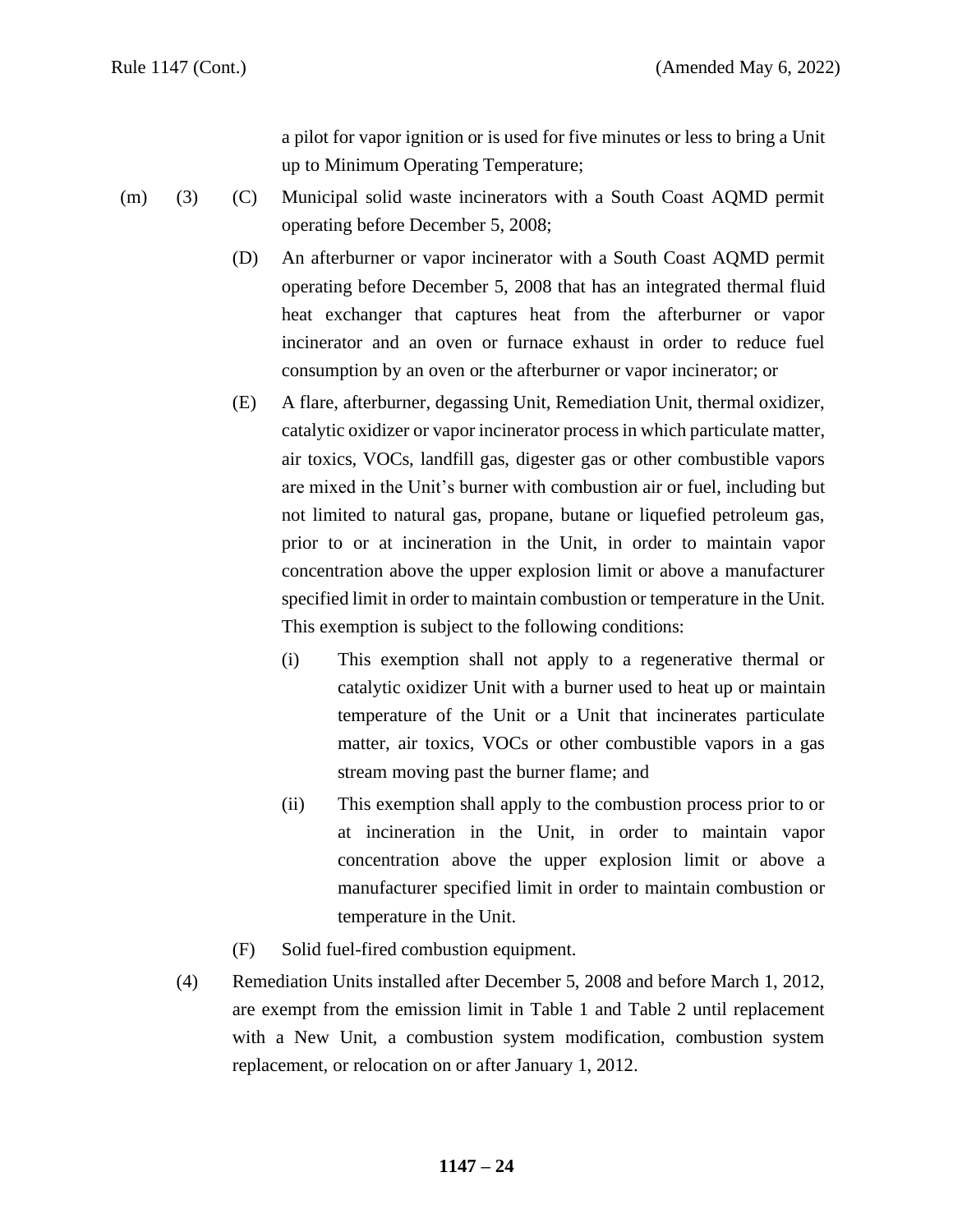- (m) (5) Fryers installed after December 5, 2008 and operating before January 1, 2014 and with emissions of one pound per day or more, are exempt from the emission limit in Table 1 and Table 2 until July 1 of the year the Unit is 15 years old.
	- (6) Remediation Units are exempt from the applicable emission limit in Table 1 and Table 2 while fueled with propane, butane or liquefied petroleum gas in a location where natural gas is not available. Remediation Units must comply with the emission limit when natural gas is available and while fueled with natural gas.
	- (7) The provisions of subdivision (d) shall not apply to any evaporator, heated process tank, or parts washer with a South Coast AQMD permit issued and operating prior to January 1, 2014 until a combustion system modification, combustion system replacement, relocation, or the Unit is replaced.
	- (8) The provisions of subdivision (d) shall not apply to Units heated solely with infrared burners.
	- (9) On and after December 5, 2008, the provisions of subdivision (d) shall not apply to any Unit that becomes subject to this rule subsequent to a revision of Rule 219, on or after May 5, 2017, until the Unit is replaced, a combustion system modification, combustion system replacement, Unit relocation, or until the applicable compliance date in Table 3.
	- (10) The requirement to demonstrate compliance with an emission limit in Table 1 and Table 2 shall not apply to any In-Use Unit with NOx emissions less than one pound per day NOx pursuant to paragraph  $(d)(7)$  in the circumstance where the Unit is:
		- (A) Relocated to the new facility location; and
		- (B) The facility and Unit are owned and operated by the same company and owner(s) for 36 calendar months prior to and 36 calendar months after the Unit Relocation.
	- (11) Emission limits of Table 1 and Table 2 shall not apply to owners or operators of Tunnel Kilns subject to paragraph (h)(14) during periods of Startup or Shutdown pursuant to Rule 429.
	- (12) Heating equipment associated with fuel cells, which produce electricity in an electro-chemical reaction and use phosphoric acid, molten carbonate, proton exchange membrane, or solid oxide technologies, provided the heating equipment: